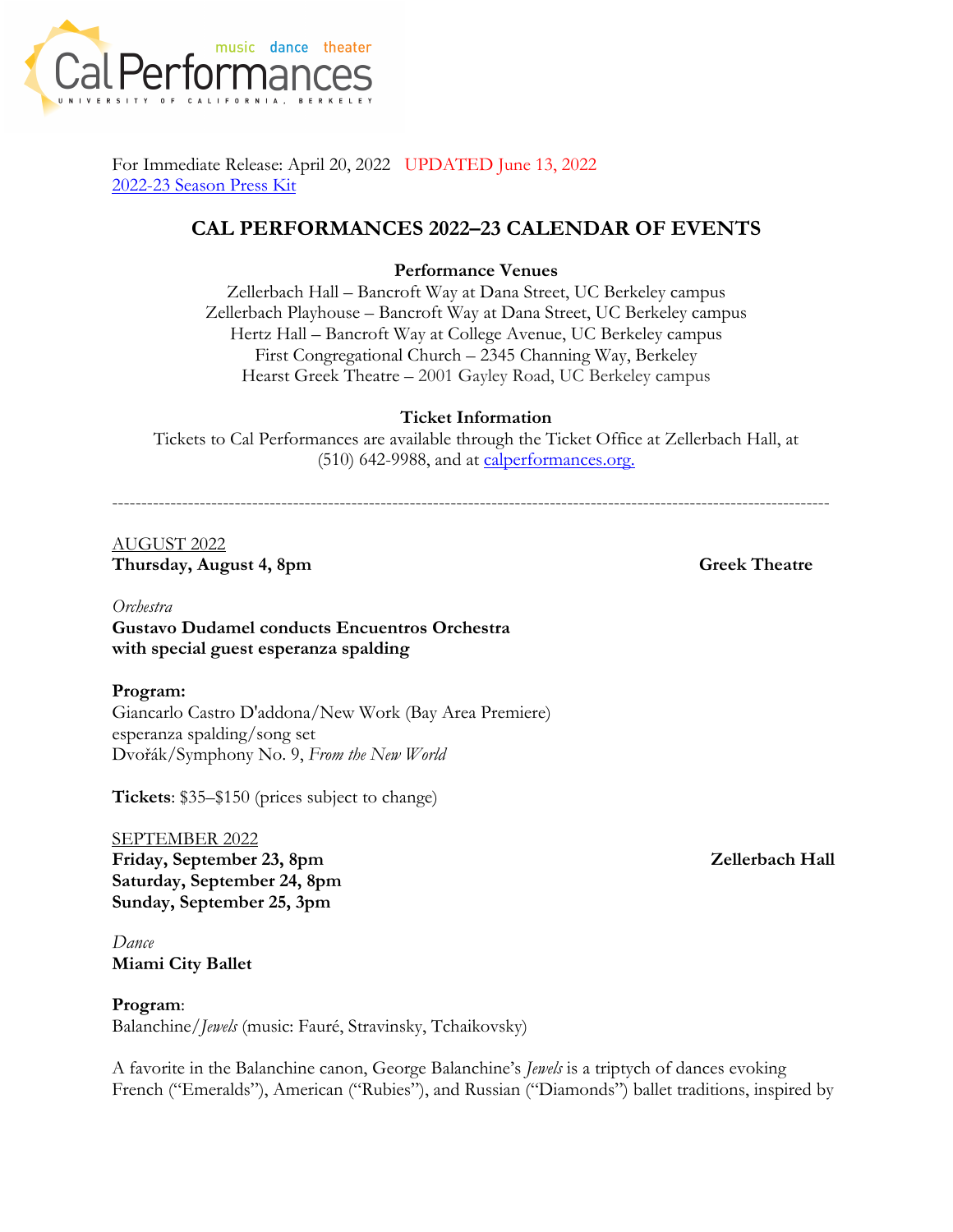the choreographer's visit to the jeweler Van Cleef & Arpels. Miami City Ballet is famed for its dedication to Balanchine's repertory, style, and technique, and returns for the first time in more than a decade to perform his seminal ballet, danced to music by Fauré, Stravinsky, and Tchaikovsky.

----------------------------------------------------------------------------------------------------------------------------

**Tickets**: \$42–\$148 (prices subject to change)

**Sunday, September 25, 3pm Hertz Hall** 

*Chamber Music* **Dover Quartet**

# **Program:**

Haydn/String Quartet in C major, Op. 76, No. 3, *Emperor* Amy Beach/ Quartet for Strings (in one movement), Op. 89 Mendelssohn/String Quartet in E-flat major, Op. 44, No. 3

 $-1\leq i\leq n-1$ 

After its online performance in the 2020–21 *Cal Performances at Home* season, the Dover Quartet visits for its in-person Cal Performances debut. Haydn's *Emperor* Quartet and Mendelssohn's third quartet from his Op. 44 set bookend Amy Beach's 1929 quartet, a lyrical work built on Alaskan Inuit melodies.

**Tickets**: \$72 (prices subject to change)

OCTOBER 2022 Friday, October 14, 8pm  $\blacksquare$ 

*Recital* **Maxim Vengerov,** *violin* **Polina Osetinskaya,** *piano*

# **Program:**

J.S. Bach/Violin Sonata in B minor, BWV 1014 Beethoven/Violin Sonata in A major, Op. 47, *Kreutzer*  Shostakovich (Arr. Dreznin*)/From Jewish Folk Poetry*, Op. 79 Tchaikovsky/*Souvenir d'un lieu cher*, Op. 42  *Valse-Scherzo* in C major, Op. 34

Russian-born Israeli violin virtuoso Maxim Vengerov returns to Berkeley for the first time in more than 15 years. His program showcases Vengerov's mastery in repertoire that ranges from Beethoven's *Kreutzer* Sonata, to two violin works by Tchaikovsky, to an instrumental arrangement of Shostakovich's song cycle *From Jewish Folk Poetry*.

----------------------------------------------------------------------------------------------------------------------------

**Tickets**: \$36–\$110 (prices subject to change)

Friday, October 21, 8pm  $\blacksquare$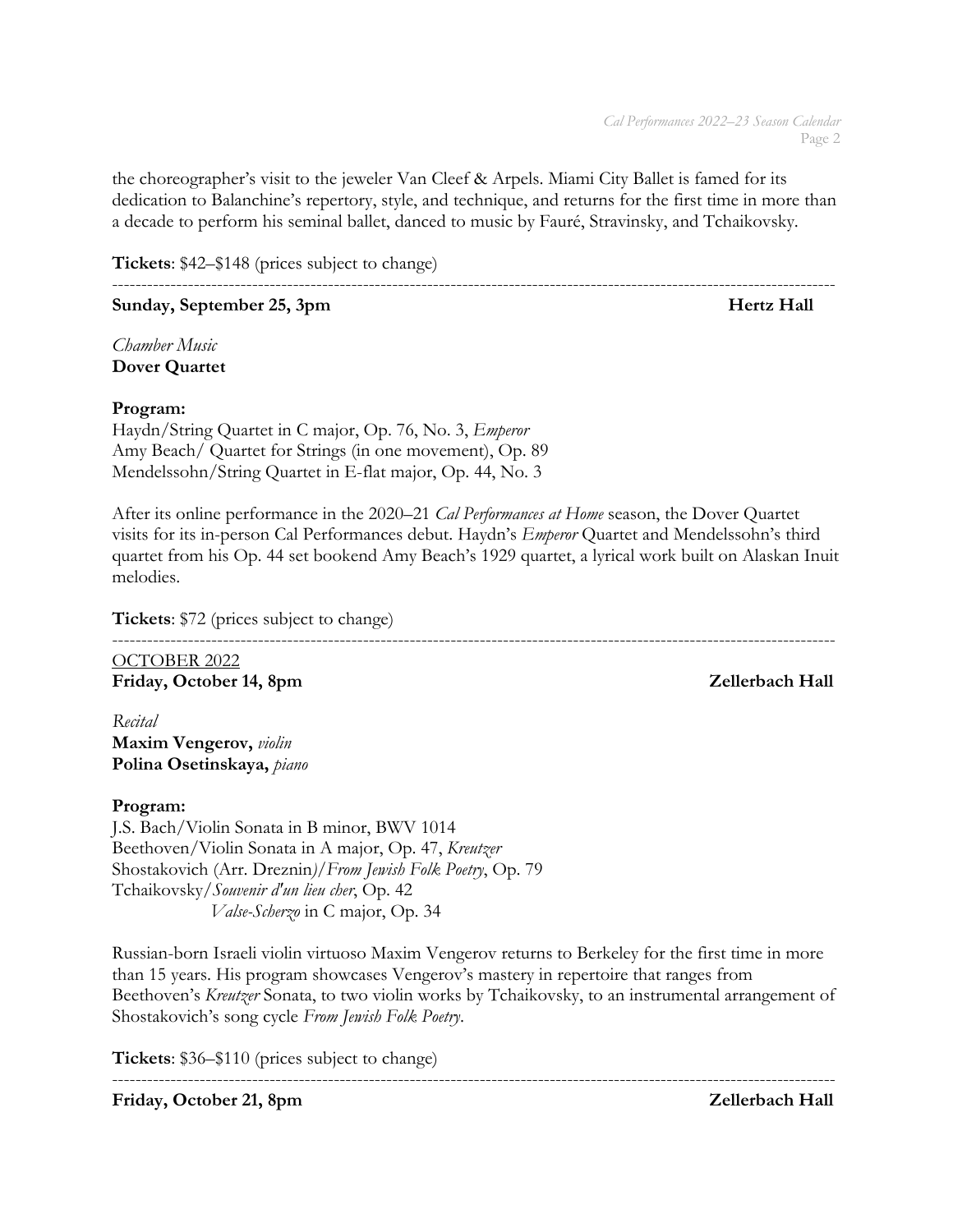*Orchestra* **San Francisco Symphony Esa-Pekka Salonen,** *conductor* **Bertrand Chamayou,** *piano*

**Program**: Mussorgsky/*Night on Bald Mountain* Liszt/*Totentanz*, S. 126 Berlioz/*Symphonie fantastique*, Op. 14

The San Francisco Symphony performs a special Halloween season concert conducted by Music Director Esa-Pekka Salonen. In the three spooky works that make up the program, pagan witches dance in Mussorgsky's *Night on Bald Mountain*; piano soloist Bertrand Chamayou grapples with the Dies Irae in Liszt's *Totentanz (Dance of Death)*; and the protagonist in Berlioz' *Symphonie fantastique* witnesses his own funeral during a surreal nightmare. Cal Performances welcomes Salonen back for his first Berkeley appearance leading the San Francisco Symphony.

**Tickets**: \$40–\$125 (prices subject to change)

----------------------------------------------------------------------------------------------------------------------------

**Sunday, October 23, 3pm Hertz Hall** 

*Early Music* **Rachell Ellen Wong,** *violin* **Coleman Itzkoff,** *cello* **David Belkovski,** *harpsichord*

# *The Grand Tour*

**Program**: Biber/Violin Sonata in E minor Herrando/Violin Sonata in A major, *El jardin de Aranjuez*  Veracini/Violin Sonata Accademiche in D minor, Op. 2, No. 12 Tartini/Violin Sonata in G minor, *Il trillo del Diavolo,* arr. for solo violin J.S. Bach/Violin Sonata in A major, BWV 1015 Corelli/Violin Sonata in D minor, Op. 5, No. 12, *La Folia*

----------------------------------------------------------------------------------------------------------------------------

Rachell Ellen Wong is a recipient of a prestigious 2020 Avery Fisher Career Grant, and the only early-music specialist recognized in the award's history. In her Cal Performances debut, she performs a signature work, Biber's Sonata No. 5; a solo arrangement of Tartini's *The Devil's Trill*; and sonatas by Corelli, Herrando, Veracini, and Bach, accompanied by harpsichordist David Belkovski and cellist Coleman Itzkoff.

**Tickets**: \$62 (prices subject to change)

Saturday, October 29, 8pm  $\blacksquare$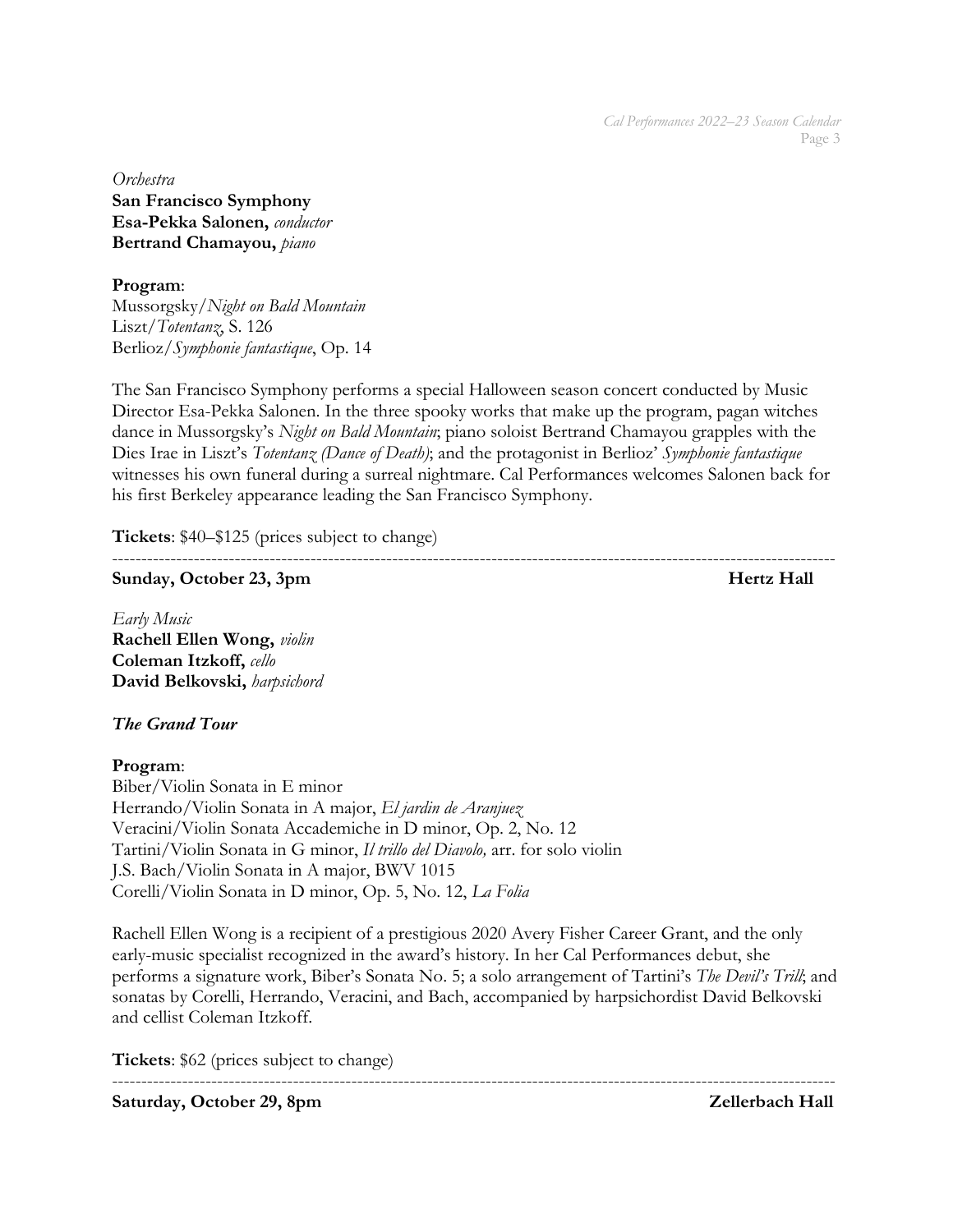### **Sunday, October 30, 3pm**

# *Dance* **Cloud Gate Dance Theatre of Taiwan**

### **Program**:

Cheng Tsung-lung/*13 Tongues* (2016; music: Lim Giong)

Taiwan's contemporary dance troupe returns to Zellerbach Hall following its 2016 performances of *Rice*. *13 Tongues* (2016) is a recent work by Cloud Gate's new artistic director Cheng Tsung-lung that translates his childhood memories of the street life of Taipei into a fantasy world, as neon lights and urban sounds mingle with the city's religious rites and festive parades. Like *Rice*, *13 Tongues* mines the lived experiences and everyday surroundings of Taiwanese people to create a movement vocabulary, steeped in the company's distinctive blend of modern dance, ballet, martial arts, and *qigong*.

----------------------------------------------------------------------------------------------------------------------------

**Tickets**: \$30–\$82 (prices subject to change)

# **Sunday, October 30, 3pm Hertz Hall**

*Recital* **Kristian Bezuidenhout,** *harpsichord and fortepianos*

### **Program**:

J.S. Bach/Toccata in D minor, BWV 913 Mozart/Fantasia in C minor, K. 475 Beethoven/Sonata in C minor, Op. 13, *Pathétique* Schubert/Andantino from *Moment Musicaux*, D. 780 Allegretto quasi andantino from Sonata in A minor, D. 537 Clara Schumann/Romance in A minor Mendelssohn/Selections from *Songs without Word*s Three Fantasies or Caprices, Op. 16

Kristian Bezuidenhout, the South African-born, London-based artist, takes Cal Performances audiences on a journey through his instrument's evolution. Moving from the harpsichord to the fortepiano—the idiosyncratic ancestor of the modern piano—Bezuidenhout performs a sequence of works by J.S. Bach, Mozart, Beethoven, Schubert, Clara Schumann, and Mendelssohn.

This performance is a 2022–23 season *Illuminations*: "Human and Machine" event.

**Tickets**: \$68 (prices subject to change)

---------------------------------------------------------------------------------------------------------------------------- NOVEMBER 2022

**Thursday, November 3, 7:30pm 2ellerbach Hall**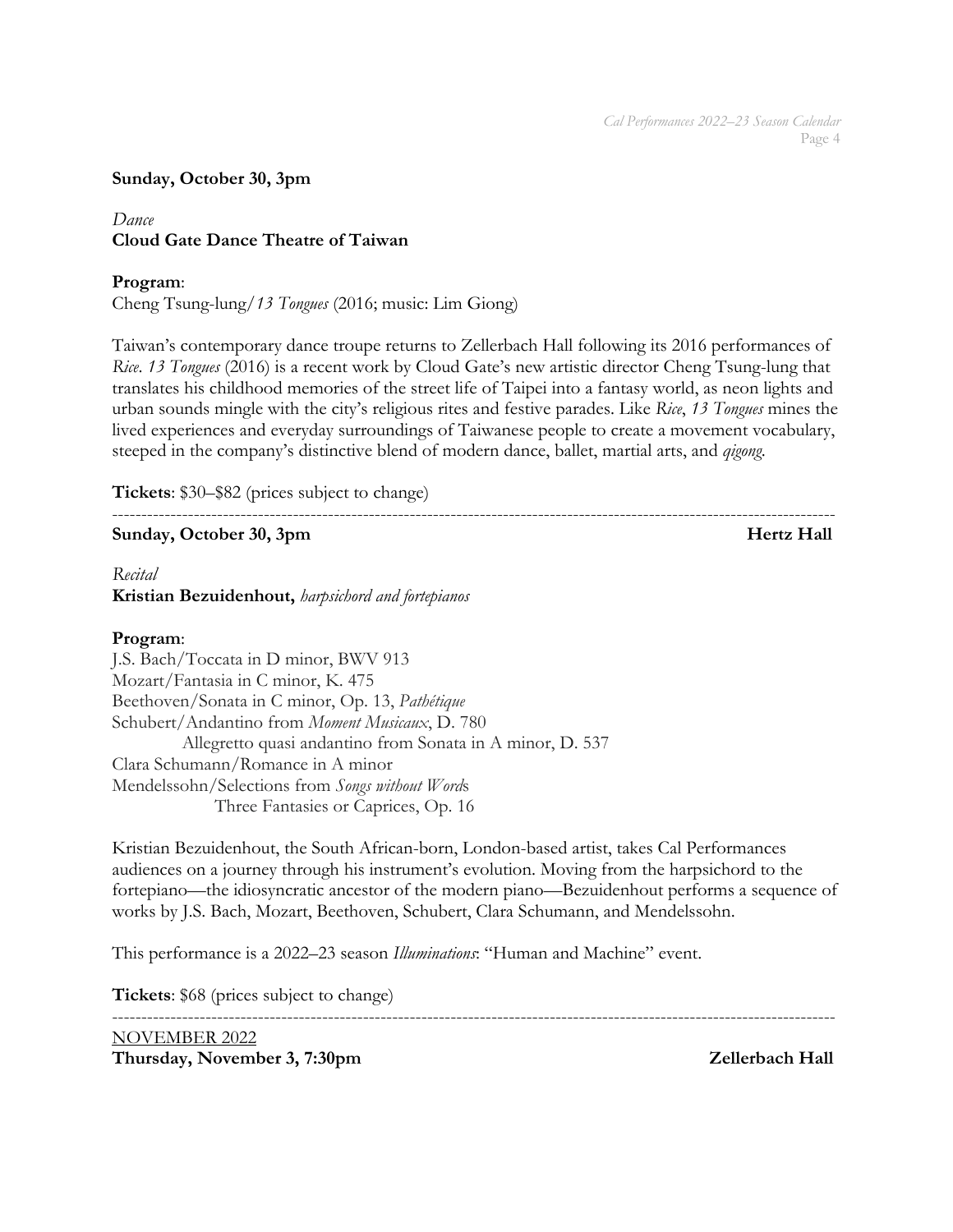*New Music, Percussion Festival* **Colin Currie Group Synergy Vocals** 

*A Steve Reich Celebration*

**Colin Currie**, *conductor and percussion*

### **Program**:

Steve Reich/*Tehillim Traveler's Prayer* (West Coast premiere, Cal Performances co-commission)  *Music for 18 Musicians*

Colin Currie Group was founded by its namesake to celebrate and showcase the music of Steve Reich, and in its 15-year history has developed a close collaborative relationship with the Pulitzer Prize-winning composer. Currie has assembled an ensemble of percussion, strings, keyboards, and winds, augmented by Synergy Vocals, to perform Reich's music—from his works of the 1970s and 1980s to brand-new commissions. At Cal Performances, the group celebrates Reich's 86th birthday, performing his *Music for 18 Musician*s and his classic *Tehillim*, the first work in which he explored his Jewish heritage. A Cal Performances co-commission, *Traveler's Prayer* is a setting of three Old Testament texts.

----------------------------------------------------------------------------------------------------------------------------

This performance is a 2022–23 season *Illuminations*: "Human and Machine" event.

**Tickets**: \$58–\$78 (prices subject to change)

**Thursday, November 3, 7:30pm** First Congregational Church

*Vocal Celebration* **Ensemble Basiani**

# **Program**:

The voices of Georgia's Ensemble Basiani sing a program highlighting the rich polyphonic music tradition of their homeland in the Caucasus. The diversity of Georgian vocal music varies from region to region and mirrors aspects of daily life—music for prayer, work, healing, love, play. Clad in traditional tunics and boots, the men of Basiani balance polyphony with work songs, circle dances, and table songs—and the sound of *krimanchuli*, Georgian yodeling.

**Tickets**: \$48–\$78 (prices subject to change)

---------------------------------------------------------------------------------------------------------------------------- Saturday, November 5, 8pm **Zellerbach Hall** 

*Vocal Celebration* **Soweto Gospel Choir**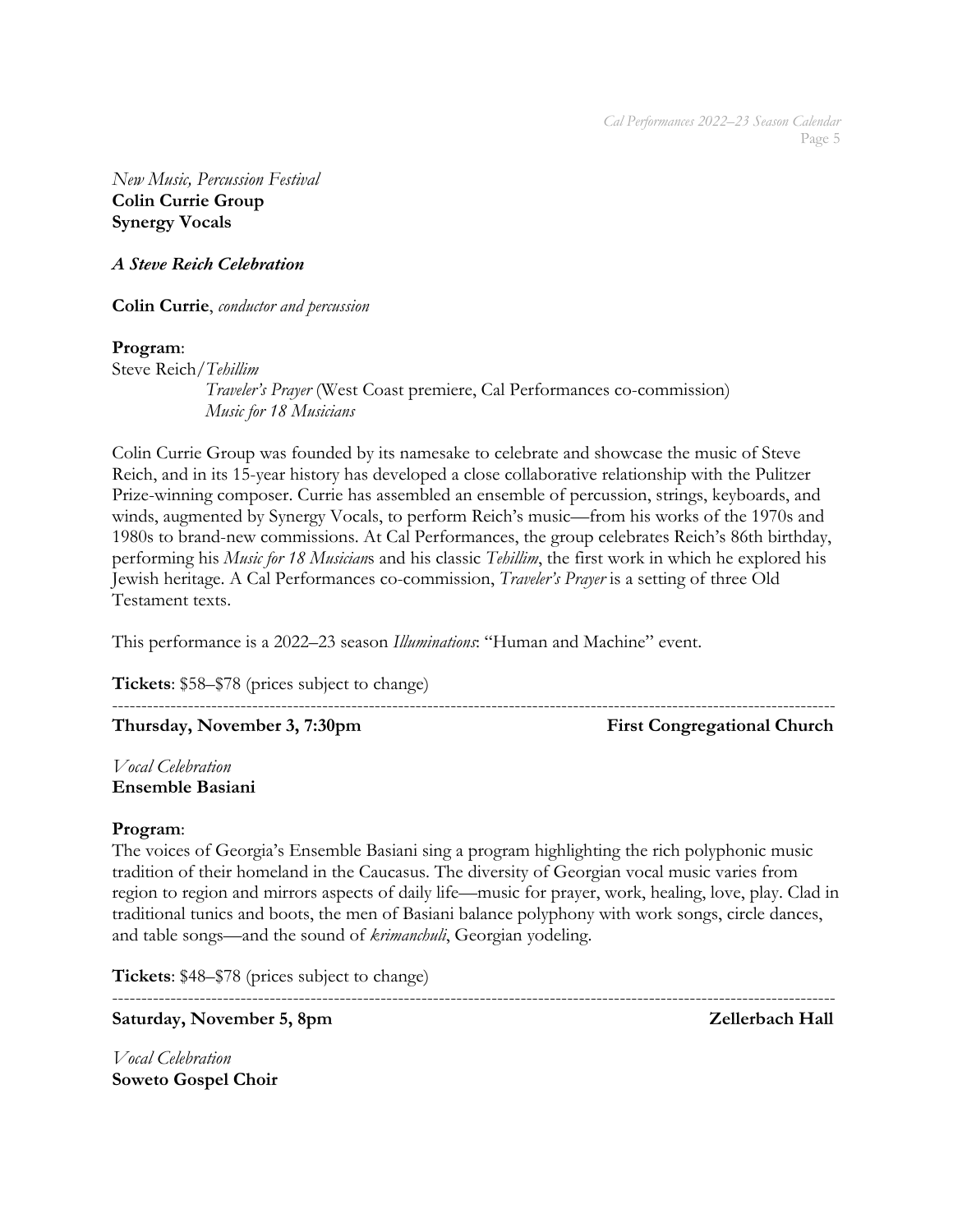# *HOPE—It's Been A Long Time Coming*

### **Program**:

The Grammy-winning Soweto Gospel Choir singers return to Berkeley with a timely program honoring artists who have struggled for civil rights and social justice in the US and South Africa. Freedom songs mix with music by Aretha Franklin, Harry Belafonte, Mahalia Jackson, and others, combined with traditional African gospel music and spirituals sung in a variety of languages.

----------------------------------------------------------------------------------------------------------------------------

**Tickets**: \$36–\$86 (prices subject to change)

# **Sunday, November 6, 3pm discriming the set of the set of the set of the Hertz Hall**

*Recital* **Ying Fang,** *soprano* **Ken Noda,** *piano*

**Program**: Ying Fang, the Chinese-born lyric soprano, is a graduate of the Juilliard School as well as the Metropolitan Opera's prestigious Lindemann Young Artist Development Program, and she has appeared as Ilia in *Idomeneo*, Susanna in *Le nozze de Figaro*, and Pamina in *Die Zauberflöte*. In her Cal Performances debut recital, Fang is joined by frequent accompanist Ken Noda in a program of songs by Schubert, Schumann, Mahler, R. Strauss, and others.

**Tickets**: \$68 (prices subject to change)

---------------------------------------------------------------------------------------------------------------------------- **Thursday, November 10, 7:30pm** First Congregational Church

*Early Music* **Jordi Savall Le Concert des Nations**

# **Program**:

Jordi Savall, the Catalan viol virtuoso, conductor, and musical explorer is revered for his expansive programs that cross epochs and borders, using historically informed music performance to reveal diverse cultures, migrations, and movements. In recent years, his projects have explored the trans-Atlantic slave trade and musical exchanges between East and West and Christian and Arab, often returning closer to home to share lost treasures of the Iberian Baroque. In this concert Savall performs with his consummate period ensemble, Le Concert des Nations; program details will be announced later in the season.

**Tickets**: \$74–\$98 (prices subject to change)

----------------------------------------------------------------------------------------------------------------------------

Saturday, November 12, 8pm  $\blacksquare$ 

*New Music, Percussion Festival* **Sō Percussion**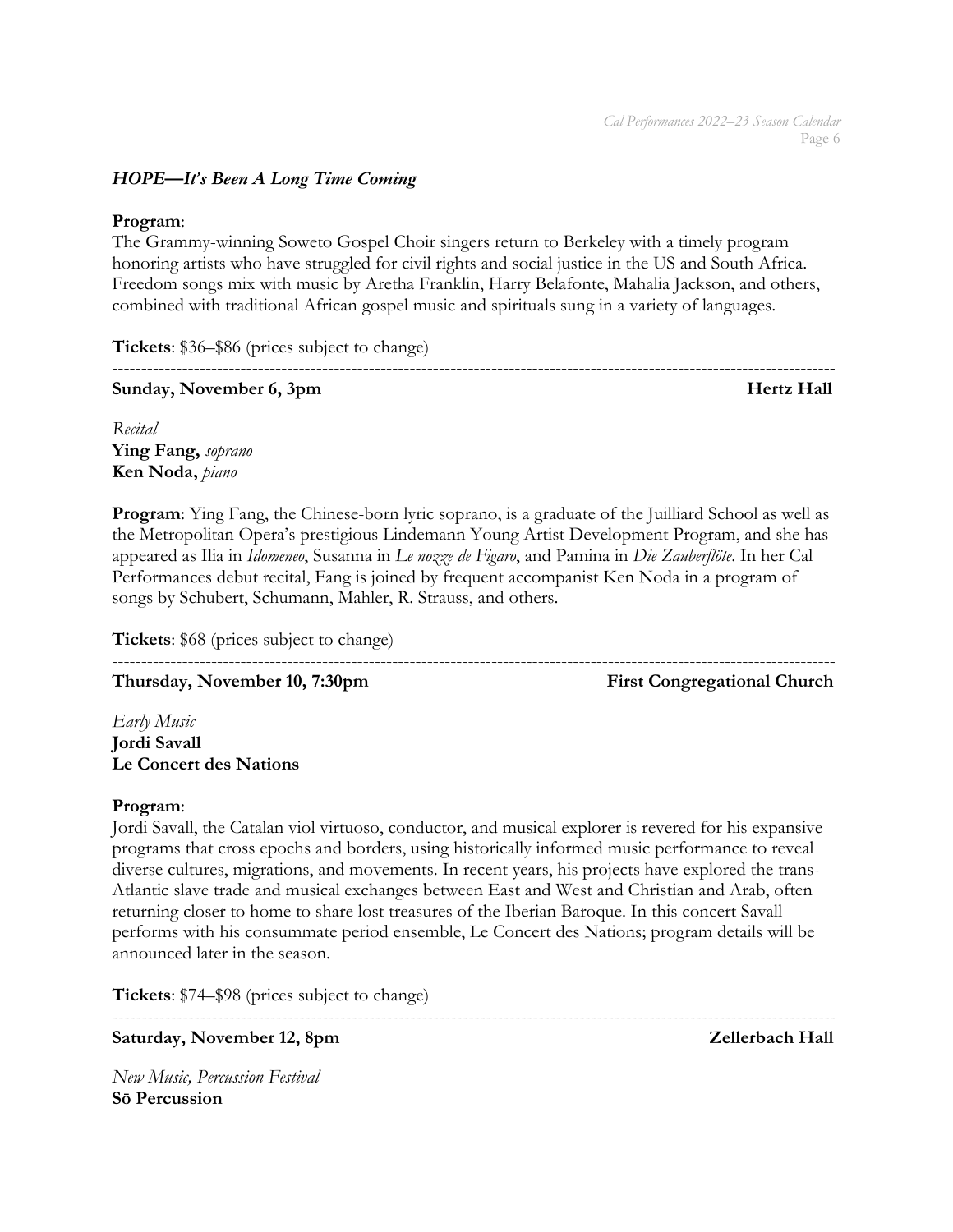### **Program**:

Angélica Negrón/*gone* (Bay Area premiere) *regresar* (Bay Area premiere) Nathalie Joachim/*Note to Self* (Bay Area premiere) Dan Trueman/*neither Anvil nor Pulley*

The singular new-music ensemble Sō Percussion plays two concerts this season highlighting three millennial voices who are part of a generation of women composers currently revitalizing the contemporary music landscape. In this the quartet's first visit, two short pieces by Puerto Ricanborn composer Angélica Negrón explore interactions between the quartet's percussion instruments and pre-programmed electronic noisemakers, and Nathalie Joachim's *Note to Self* combines prerecorded loops of her own voice with percussion writing as a way of processing her chronic anxiety. The group will return to Berkeley on April 20, 2023.

This performance is a 2022–23 season *Illuminations*: "Human and Machine" event.

**Tickets**: \$28–\$48 (prices subject to change)

----------------------------------------------------------------------------------------------------------------------------

**Sunday, November 20, 3pm discriming the state of the Sunday, November 20, 3pm discriming the state of the Sunday, November 20, 3pm discriming the state of the Sunday, November 20, 3pm discriming the state of the Sunday, N** 

*Recital* **Zlatomir Fung,** *cello* **Janice Carissa,** *piano*

# **Program**:

Ives/Selections from *114 Songs*, arr. for cello and piano Dvořák/Rondo for Cello and Piano in G minor, Op. 94 Beethoven/Cello Sonata in A major, Op. 69 Judith Weir/*Unlocked* for solo cello Walker/Sonata for Cello and Piano

In 2019, cellist Zlatomir Fung was the first American in four decades and the youngest musician ever to win First Prize in the cello division of the International Tchaikovsky Competition, and he followed that success with a 2020 Avery Fisher Career Grant. Fung's program matches cello masterworks by Beethoven and Dvořák with an arrangement of Ives songs and two contemporary works with distinctly American sensibilities. Judith Weir's 1999 *Unlocked* is a set of five cello solos inspired by American folk songs in the Library of Congress collected by John and Alan Lomax in the 1930s, many of which were contributed by Black prisoners in Southern jails. And a cello sonata by George Walker, the first Black composer to win a Pulitzer Prize for Music, combines rhythmic counterpoint with lyricism and blues.

----------------------------------------------------------------------------------------------------------------------------

**Tickets**: \$62 (prices subject to change)

Saturday, November 26, 2pm **Zellerbach Hall**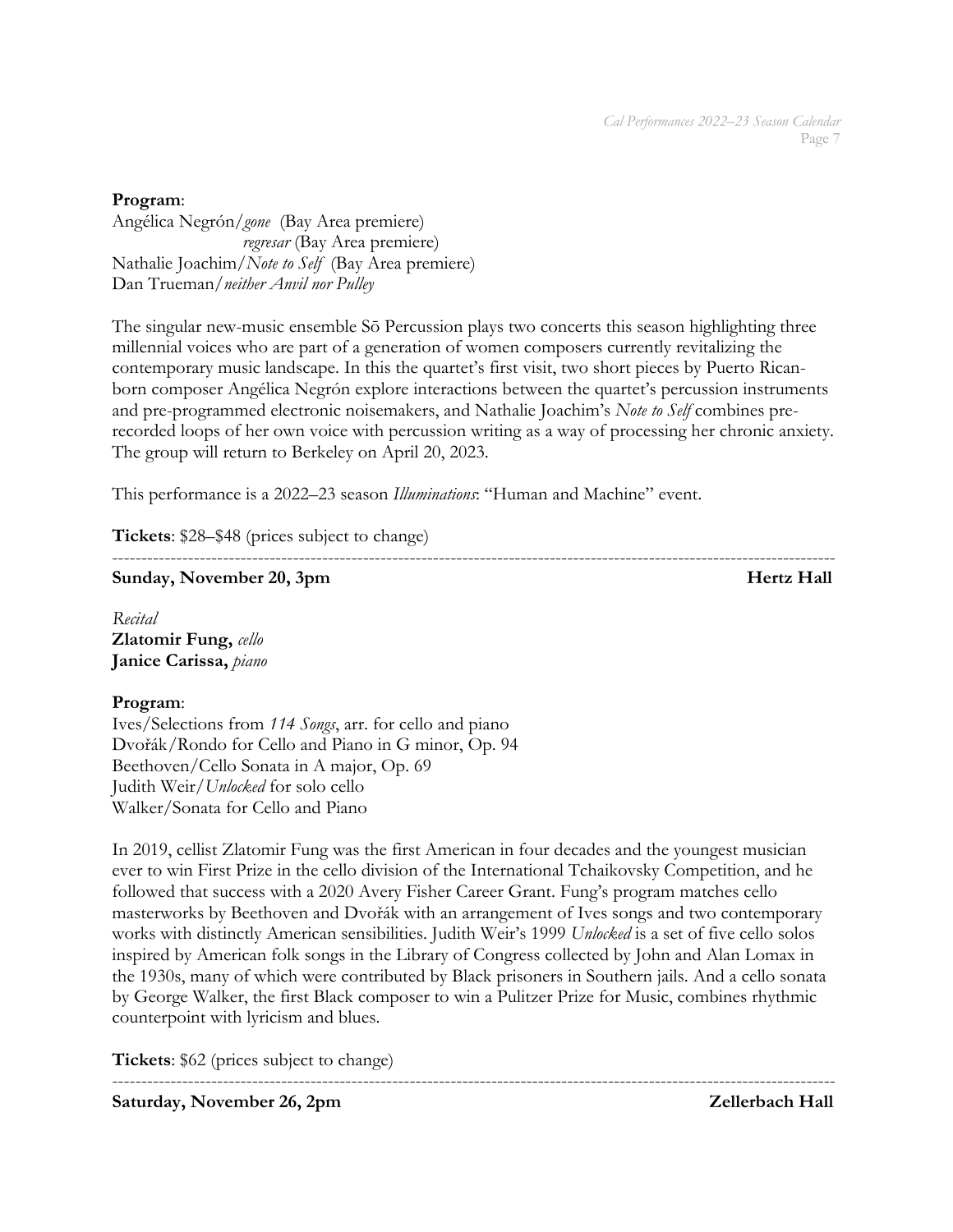### *Family, Vocal Celebration* **Vienna Boys Choir**

### *Christmas in Vienna*

### **Program**:

The Vienna Boys Choir visits Berkeley on Thanksgiving weekend, their voices raised in a program of Austrian folk songs, classical masterpieces, and Christmas hymns and carols from across the globe. The trained singers are the living bearers of an august six-century Viennese choral tradition.

**Tickets**: \$40–\$108 (prices subject to change)

----------------------------------------------------------------------------------------------------------------------------

DECEMBER 2022 **Sunday, December 4, 3pm Hertz Hall** 

*Chamber Music* **Takács Quartet**

### **Program**:

Haydn/String Quartet in F major, Op. 77, No. 2, *Lobkowitz* Mendelssohn Hensel/String Quartet in E-flat major Beethoven/String Quartet in E-flat major, Op. 127

Winner of last year's Gramophone Award in the Chamber Music category, the Takács Quartet returns to Berkeley with two recitals this season. The hidden gem on the ensemble's first 2022–23 program is Fanny Mendelssohn Hensel's sole quartet of 1834, a work unperformed in its lifetime and forgotten until the score was discovered in the 1980s. This composition is bookended by Haydn's final quartet and the first of Beethoven's late-period quartets. The ensemble performs in Berkeley again on January 29, 2023.

**Tickets**: \$92 (prices subject to change)

### ---------------------------------------------------------------------------------------------------------------------------- **Thursday, December 8, 7:30pm 2ellerbach Hall**

*Recital* **Seong-Jin Cho,** *piano*

**Program**:

Handel/Suite in F major, HWV 427 Suite in F minor, HWV 433 Brahms/*Variations and Fugue on a Theme by Handel*, Op. 24 Selections from *8 Klavierstücke*, Op. 76 Schumann/*Symphonic Etudes*, Op. 13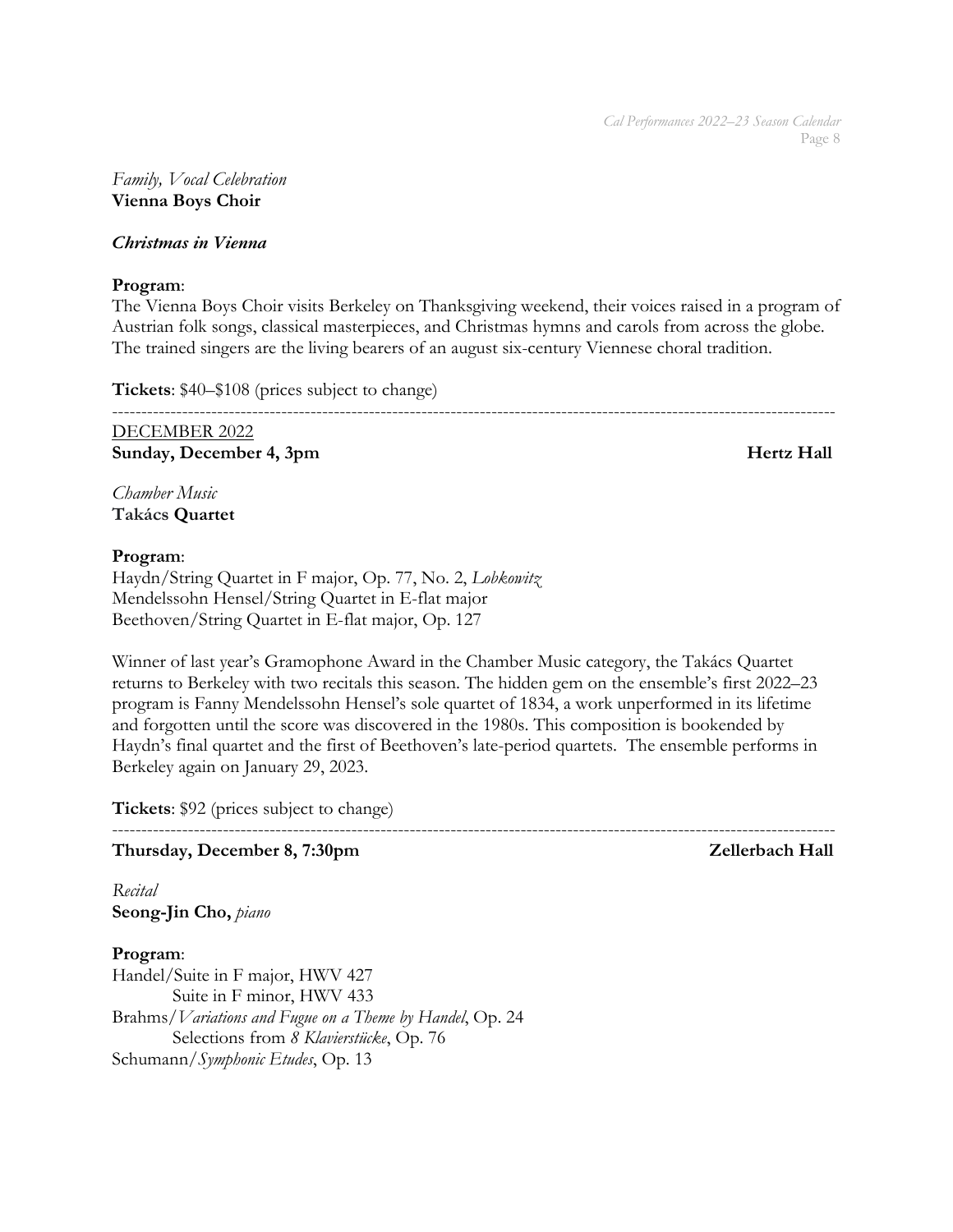South Korean pianist Seong-Jin Cho makes his Berkeley debut this season. Cho won the gold medal at the Chopin International Competition in 2015, joining a cohort that includes Maurizio Pollini and Martha Argerich. Cho lends his interpretive prowess to a program that includes two achievements of musical invention and variation: Brahms' *Handel Variations* and Schumann's *Symphonic Etudes*.

**Tickets**: \$36–\$86 (prices subject to change)

---------------------------------------------------------------------------------------------------------------------------- Friday, December 9, 8pm and a settlement of the *Zellerbach Playhouse* **Zellerbach Playhouse Saturday, December 10, 8pm Sunday, December 11, 3pm**

*Dance* **Boy Blue**

*Blak Whyte Gray: A Hip-Hop Dance Triple Bill*

# **Program**:

Kenrick "H2O" Sandy/*Blak Whyte Gray: A Hip-Hop Dance Triple Bill* (2017; music: Michael "Mikey J" Asante) (California premiere)

East London hip-hop dance theater company Boy Blue presents *Blak Whyte Gray* (2017), a trilogy that traces a path from oppression to freedom through dance. Created by choreographer Kenrick "H20" Sandy MBE and composer Michael "Mikey J" Asante MBE, the Olivier Award-nominated production was a hit in the UK, resonating with audiences for its political bite, lean storytelling, and message of transformation and renewal. The movement is a hybrid of popping, krump, and African dance, set to a multilayered electronic score.

**Tickets**: \$68 (prices subject to change)

---------------------------------------------------------------------------------------------------------------------------- JANUARY 2023 Wednesday, January 18, 7:30pm Zellerbach Hall

*Jazz* **Monterey Jazz Festival on Tour**

*Celebrating 65 Years*

**Christian Sands,** *piano and music director* **Dee Dee Bridgewater,** *vocals* **Kurt Elling,** *vocals* **Lakecia Benjamin,** *alto saxophone* **Yasushi Nakamura,** *bass* **Clarence Penn,** *drums*

**Program:**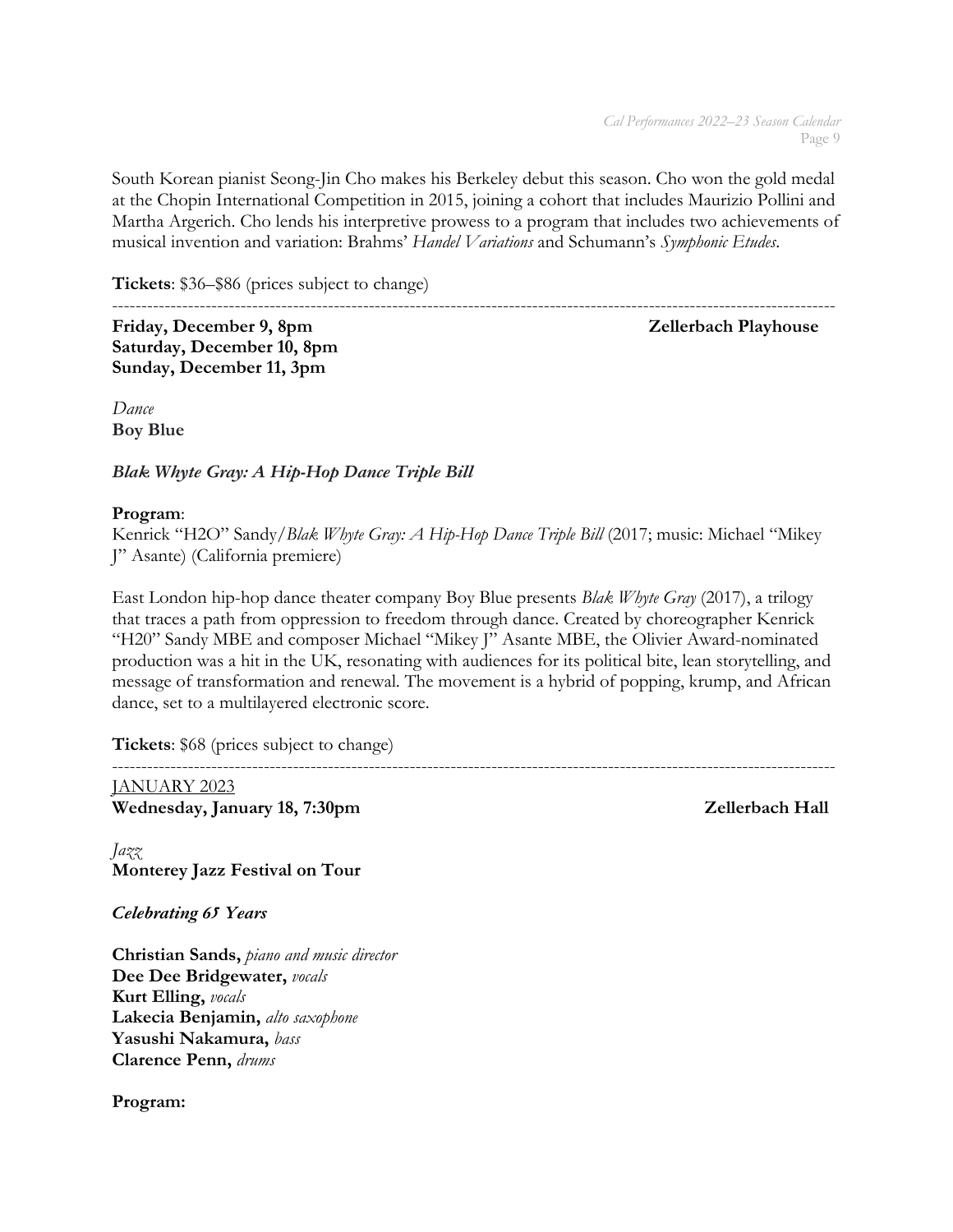The Monterey Jazz Festival once again sends six of its jazz ambassadors to Berkeley as part of its touring program. Multiple-Grammy-winning vocalists Dee Dee Bridgewater and Kurt Elling bring swing standards, moody ballads, bop favorites, and Latin hits to life. The band is led by pianist Christian Sands, with saxophonist Lakecia Benjamin (Missy Elliott, Alicia Keys), and the rhythm section of bassist Yasushi Nakamura (Wynton Marsalis, Hank Jones) and drummer Clarence Penn (Betty Carter, Maria Schneider).

**Tickets:** \$36–\$92 (prices subject to change)

# **Saturday, January 21, 8pm 2016 Saturday, January 21, 8pm**  $Z$ ellerbach Hall

----------------------------------------------------------------------------------------------------------------------------

*Early Music* **Joyce DiDonato:***Eden*

**Joyce DiDonato,** *executive producer and mezzo-soprano* **Il Pomo d'Oro Zefira Valova**, *conductor* **Marie Lambert-Le Bihan,** *stage director* **John Torres**, *lighting designer*

**Program**: *Eden* (music: Handel, Gluck, Cavalli, Wagner, Mahler, Ives, Copland and Rachel Portman; Cal Performances co-commission)

From the musical mind of Joyce DiDonato comes *Eden*, the mezzo-soprano's latest project, cocommissioned by Cal Performances, explores the majesty, might, and mystery of the natural world. As in her most recent Cal Performances program *In War & Peace: Harmony Through Music*, DiDonato is joined by longtime partners, the early-music ensemble Il Pomo d'Oro. The theatrical, semi-staged concert features music from the 17th to 21st centuries by Handel, Gluck, Cavalli, Wagner, Mahler, Ives, and Copland. Oscar-winning British composer Rachel Portman composes a new work specially for the project, setting a text by American poet Gene Scheer for *The First Morning of the World*.

**Tickets**: \$36–\$86 (prices subject to change)

---------------------------------------------------------------------------------------------------------------------------- **Sunday, January 22, 3pm discriming the sunday, January 22, 3pm discriming the sunday, Hertz Hall** 

*Recital* **Joyce Yang,** *piano*

**Program**: Tchaikovsky/Selections from *The Seasons,* Op. 37a Rachmaninoff/Selections from Preludes, Op. 32 Messiaen/Selected works Stravinsky/Agosti/*The Firebird Suite*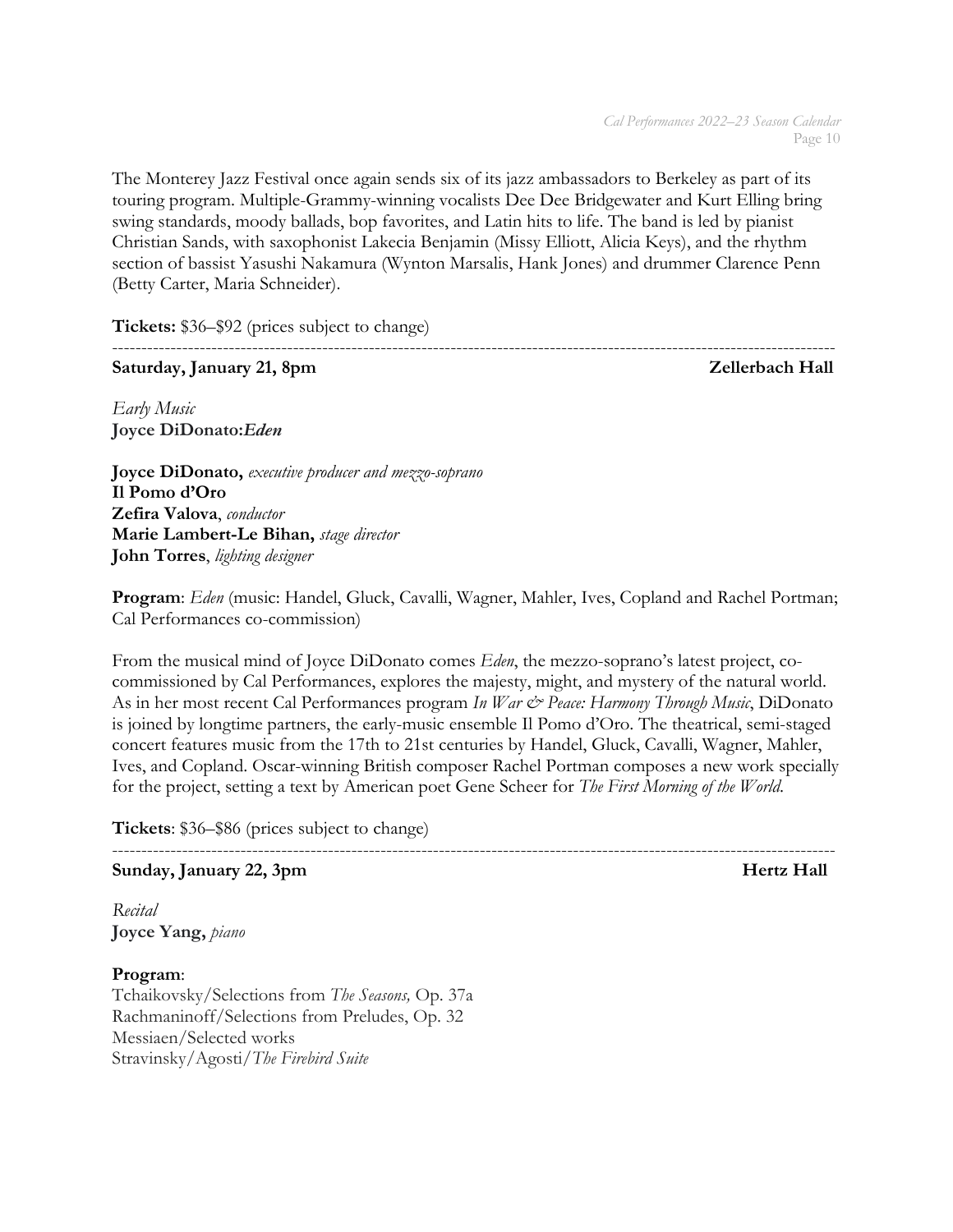Grammy-nominated pianist Joyce Yang, a native of Seoul, South Korea, is a recipient of an Avery Fisher Career Grant. Here, she performs selections from Tchaikovsky's short pieces *The Seasons*, and excerpts from the Romantic piano work, Rachmaninoff's Preludes.

**Tickets**: \$68 (prices subject to change)

# Wednesday, January 25, 7:30pm **Zellerbach Hall**

*Special Event* **Emanuel Ax,** *piano* **Leonidas Kavakos,** *violin* **Yo-Yo Ma,** *cello*

# **Program**:

The classical "super trio" of pianist Emanuel Ax, violinist Leonidas Kavakos, and cellist Yo-Yo Ma reunites in Berkeley for a recital of chamber music, with a concert program to be announced. The trio recently recorded music by Brahms and has been touring an all-Beethoven program to packed houses.

**Tickets**: \$50–\$225 (prices subject to change)

---------------------------------------------------------------------------------------------------------------------------- **Sunday, January 29, 3pm Hertz Hall** 

*Chamber Music* **Takács Quartet**

# **Program**:

Britten/String Quartet in D major, Op. 25 Bartók/String Quartet No. 6 in D minor Dvořák/String Quartet in G major, Op. 106

Winner of last year's Gramophone Award in the Chamber Music category, the Takács Quartet's second concert for Cal Performances this season features Dvořák's penultimate quartet. The playfulness of Britten's first string quartet will be familiar to fans of his operatic work *Peter Grimes*, as he was working on both pieces simultaneously. Bartók's D minor quartet provides an emotional counterweight.

**Tickets**: \$92 (prices subject to change)

### ---------------------------------------------------------------------------------------------------------------------------- FEBRUARY 2023 Saturday, February 4, 8pm **Hertz Hall**

*New Music* **Eco Ensemble David Milnes**, *director*

----------------------------------------------------------------------------------------------------------------------------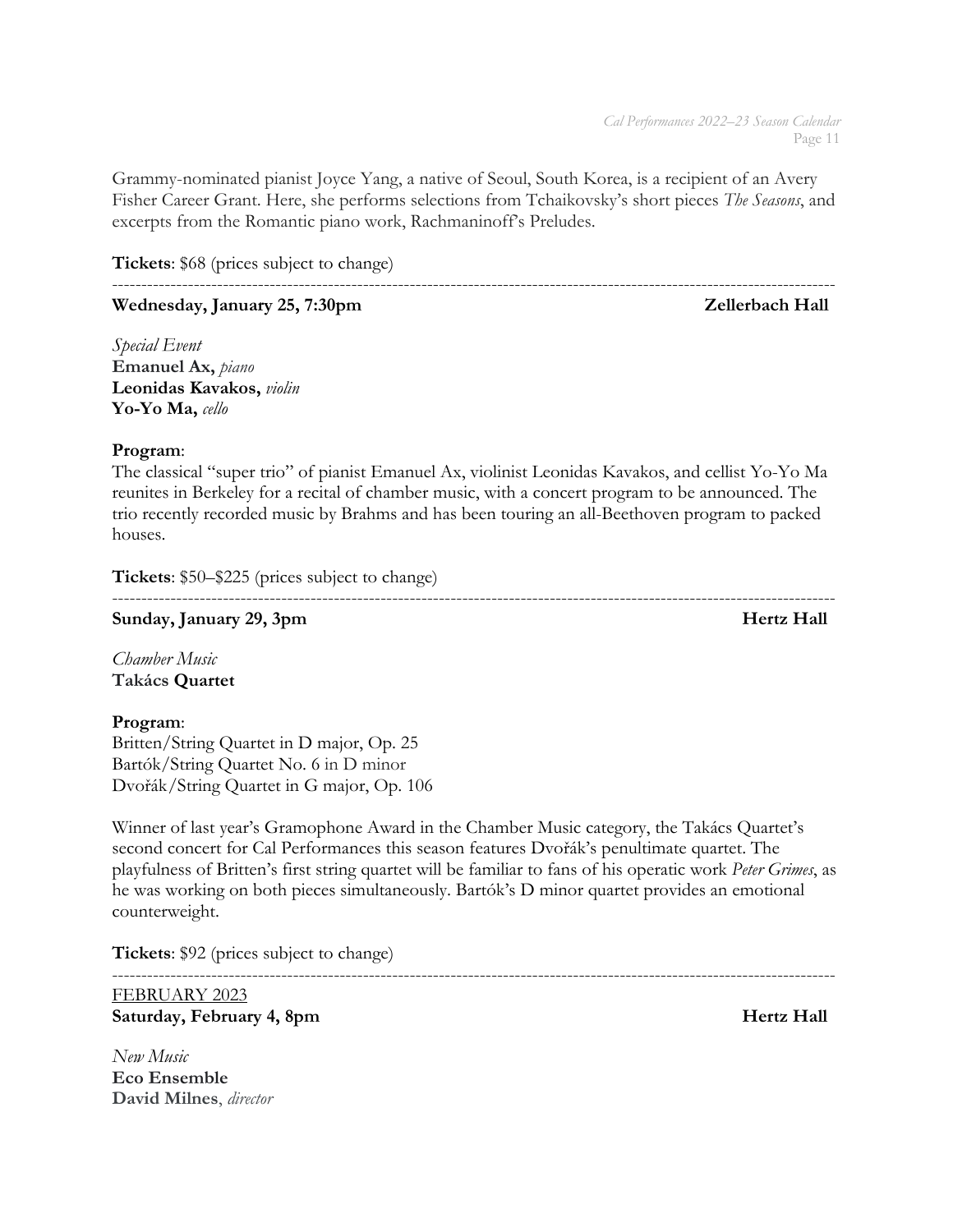### **Program**:

Ken Ueno/*blood blossoms* Edmund Campion/*The Velvet Algorithm* (World premiere) Amadeus Julian Regucera/*And in the end, breathless and clothed in fire* Toshio Hosokawa/*Voyage V* (US premiere)

Eco Ensemble, UC Berkeley's ensemble-in-residence, specializes in nuanced performances of music by living composers. Under the direction of new-music champion and faculty member David Milnes, this season the group showcases works by a selection of music department composers as well as Toshio Hosokawa, the 2023 distinguished Bloch Lecturer. The works on the program take their inspiration from a wide range of influences that include Beat poet William S. Burroughs (Ueno) and Filipino modernist José Garcia Villa (Regucera), as well as traditional Japanese art forms such as calligraphy and *gagaku* (Hosokawa). The concert also features the world premiere of a new composition by UC Berkeley professor Edmund Campion, director of the Center for New Music and Audio Technologies.

**Tickets**: \$34 (prices subject to change)

----------------------------------------------------------------------------------------------------------------------------

**Saturday, February 4, 8pm 2018** 2018 2018 2019 2018 2021 2022 2022 2023 **Sunday, February 5, 3pm**

*Percussion Festival* **Kodo**

*Tsuzumi***: One Earth Tour**

# **Program**:

In the new production *Tsuzumi*, the *taiko* drummers of Kodo look back at the ensemble's 40-year history and forward to its next chapter of performance. Trained on the island of Sado in the Sea of Japan, the Kodo drummers bring a youthful joy to their athletic displays. The program features signature pieces such as *O-daiko, Yatai-bayashi, Zoku*, the popular *Monochrome* by the late composer Maki Ishii, and new compositions by the next generation of *taiko* creators.

**Tickets**: \$36–\$86 (prices subject to change)

---------------------------------------------------------------------------------------------------------------------------- **Sunday, February 5, 3pm distribution of the state of the state of the Hertz Hall** 

*Recital* **David Finckel,** *cello* **Wu Han,** *piano*

**Program**: Saint-Saëns/Cello Sonata in C minor, Op. 32 Brahms/Cello Sonata in F major, Op. 99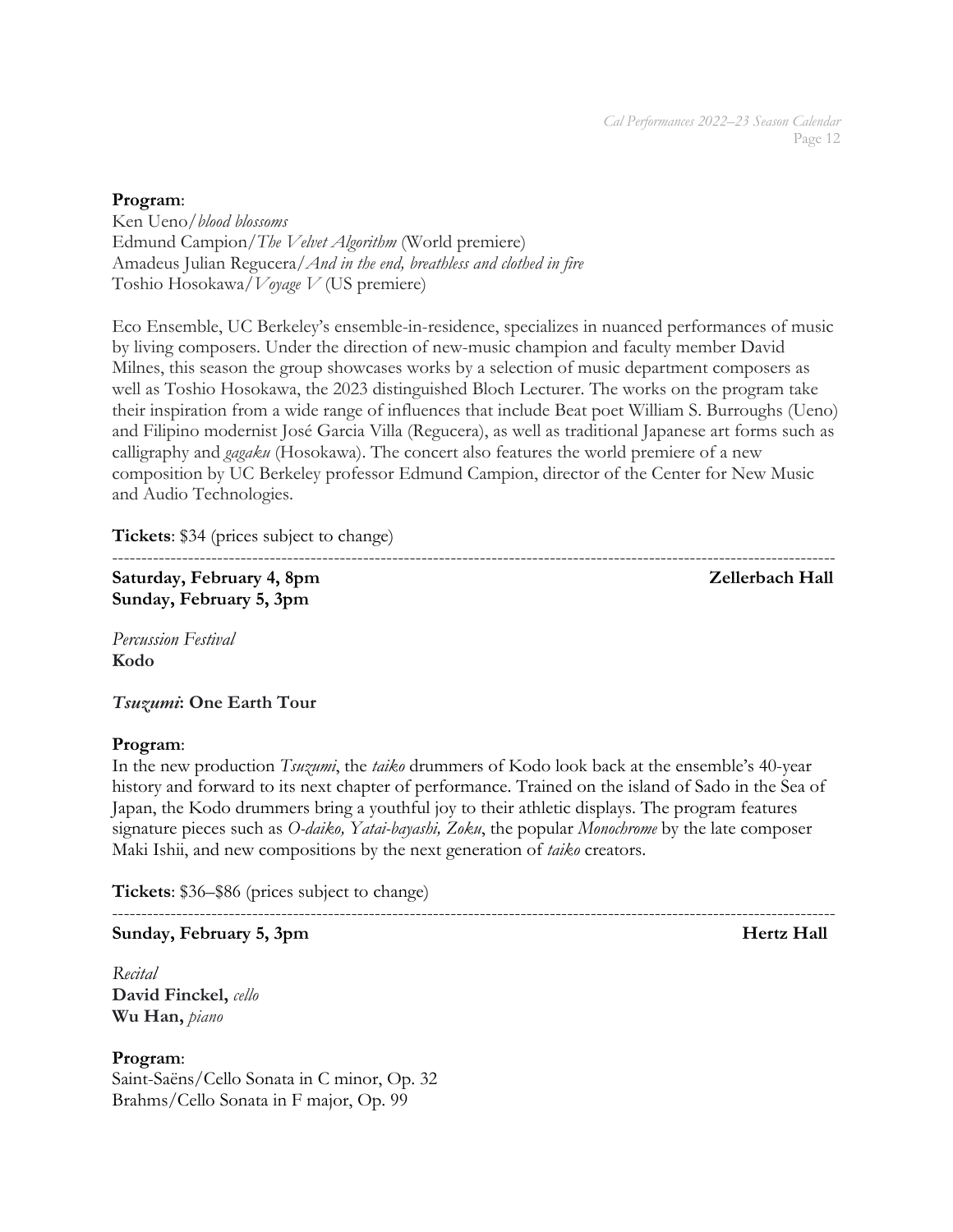Pierre Jalbert/Selections from *Ephemeral Objects* (California premiere) Shostakovich/Sonata for Cello and Piano in D minor, Op. 40

Cal Performances welcomes back David Finckel and Wu Han, co-directors of both the Chamber Music Society of Lincoln Center and Music@Menlo. Their concert includes Shostakovich's D minor sonata, Brahms' Sonata No. 2 in F major, and a recently commissioned work by Pierre Jalbert.

**Tickets**: \$78 (prices subject to change)

----------------------------------------------------------------------------------------------------------------------------

# **Saturday, February 11, 8pm 2016** and 2016 **Zellerbach Hall**

*Speaker* **Ira Glass**

# **Program**:

As host and creator of the public radio program *This American Life*, Ira Glass has pioneered a highly influential style of documentary storytelling, exploring topics intimate and international in scope from personal history to true crime, to domestic issues like immigration, gun violence, and the economy. *This American Life* is the first program ever awarded a Pulitzer Prize for audio journalism, and is heard each week by more than 5 million listeners. In his talks, Glass shares new stories along with reflections, anecdotes, and revelations from his decades-long career as an interviewer, producer, and broadcaster.

**Tickets**: \$36–\$96 (prices subject to change)

---------------------------------------------------------------------------------------------------------------------------- **Sunday, February 12, 3pm Hertz Hall** 

*Recital* **Jeremy Denk,** *piano*

# **Program**:

J.S. Bach/Partita in G major, BWV 829 Schubert/Four Impromptus, D. 935 Coleridge-Taylor/*They Will Not Lend Me a Child* Wiggins/*The Battle of Manassas* Joplin and Chauvin/*Heliotrope Bouquet* Rzewski/"Winnsboro Cotton Mill Blues," from *Four North American Ballads* Beethoven/Piano Sonata in C minor, Op. 111

Jeremy Denk returns to Berkeley with a recital of American-inspired music paired with works by Bach, Beethoven, and Schubert. Two works in the concert celebrate Black American vernacular composers whose music rarely gets its due on concert stages: "Blind Tom" Wiggins' *The Battle of Manassas* and Scott Joplin and Louis Chauvin's *Heliotrope Bouquet*. British composer Samuel Coleridge-Taylor's *They Will Not Lend Me a Child* reflects his interest in Black American spirituals;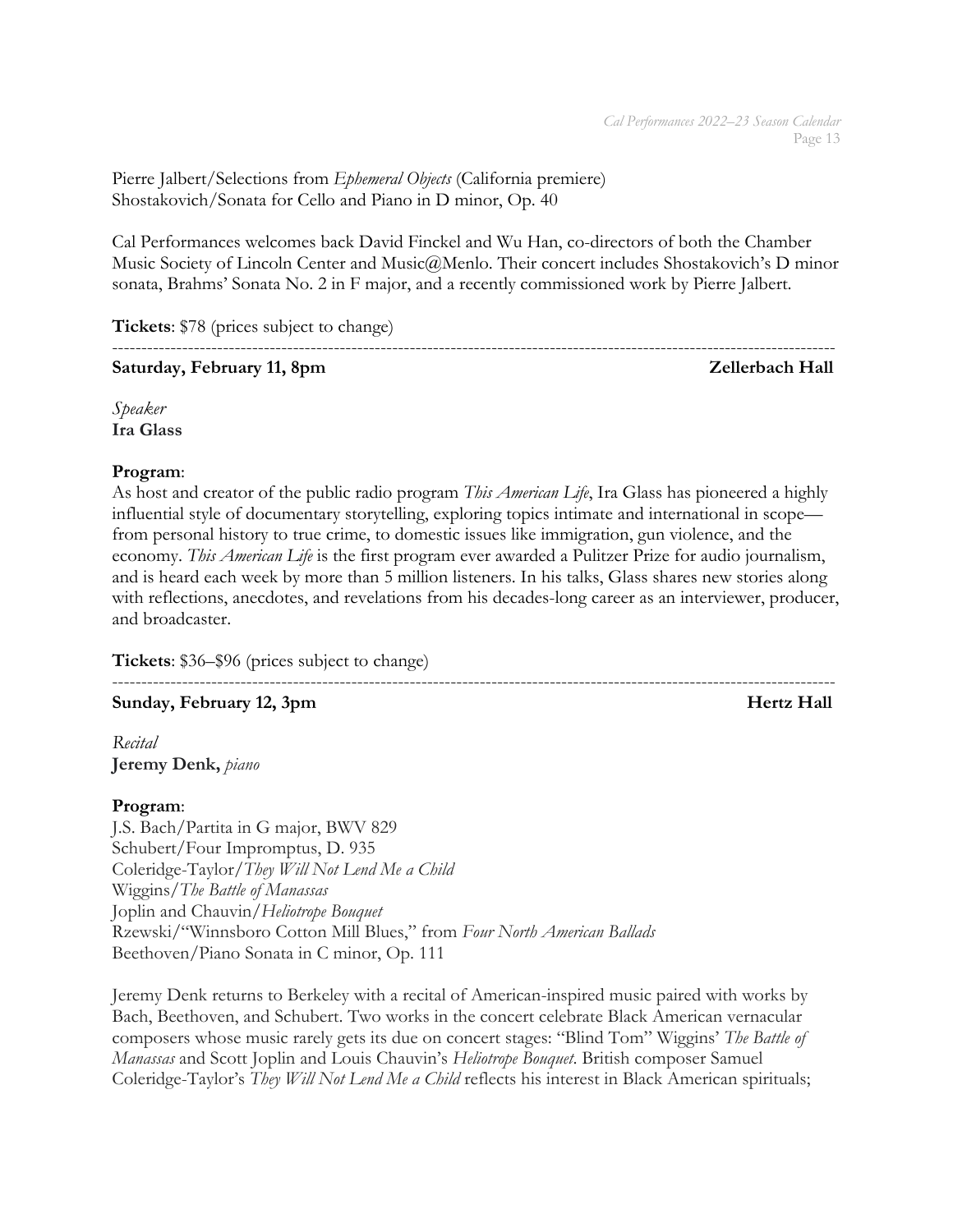and Frederic Rzewski's "Winnsboro Cotton Mill Blues" is a movement from his *Four North American Ballads*, based on American folk and protest songs.

**Tickets**: \$82 (prices subject to change)

---------------------------------------------------------------------------------------------------------------------------- Friday, February 17, 8pm **Zellerbach Hall Saturday, February 18, 8pm Sunday, February 19, 3pm**

*Dance* **Mark Morris Dance Group**

*The Look of Love* **An Evening of Dance to the Music of Burt Bacharach** (Bay Area premiere)

**Mark Morris,** *choreographer* **Burt Bacharach,** *composer* **Hal David,** *lyricist* **Ethan Iverson,** *arranger* **Marcy Harriell,** *lead singer* **Nicole Pearce,** *lighting designer* **Isaac Mizrahi,** *costume designer*

# **Program**:

Following the success of his Beatles tribute production *Pepperland*, Mark Morris teams up again with musical collaborator Ethan Iverson for *The Look of Love*, an homage to the songs of Burt Bacharach. Bacharach is known for his melodies embedded in orchestrations influenced by jazz, rock, and Brazilian music, his longtime lyricist Hal David providing lyrics. For this new production, Iverson's arrangements are performed live by an ensemble of lead singer with backup vocals, trumpet, and rhythm section.

**Tickets**: \$36–\$135 (prices subject to change)

----------------------------------------------------------------------------------------------------------------------------

Saturday, February 25, 8pm **Zellerbach Hall** 

*Dance* **Step Afrika!**

# **Program**:

Drums were once outlawed among enslaved Africans in the American South as a way of curtailing communication, connection, and culture. But rhythm was preserved and transmitted through body percussion: juba, hambone, tap dance, and stepping. The dancers of Washington DC's celebrated Step Afrika! troupe continue and extend a long tradition of stepping—song and dance rituals performed by Black fraternities and sororities since the early 1900s.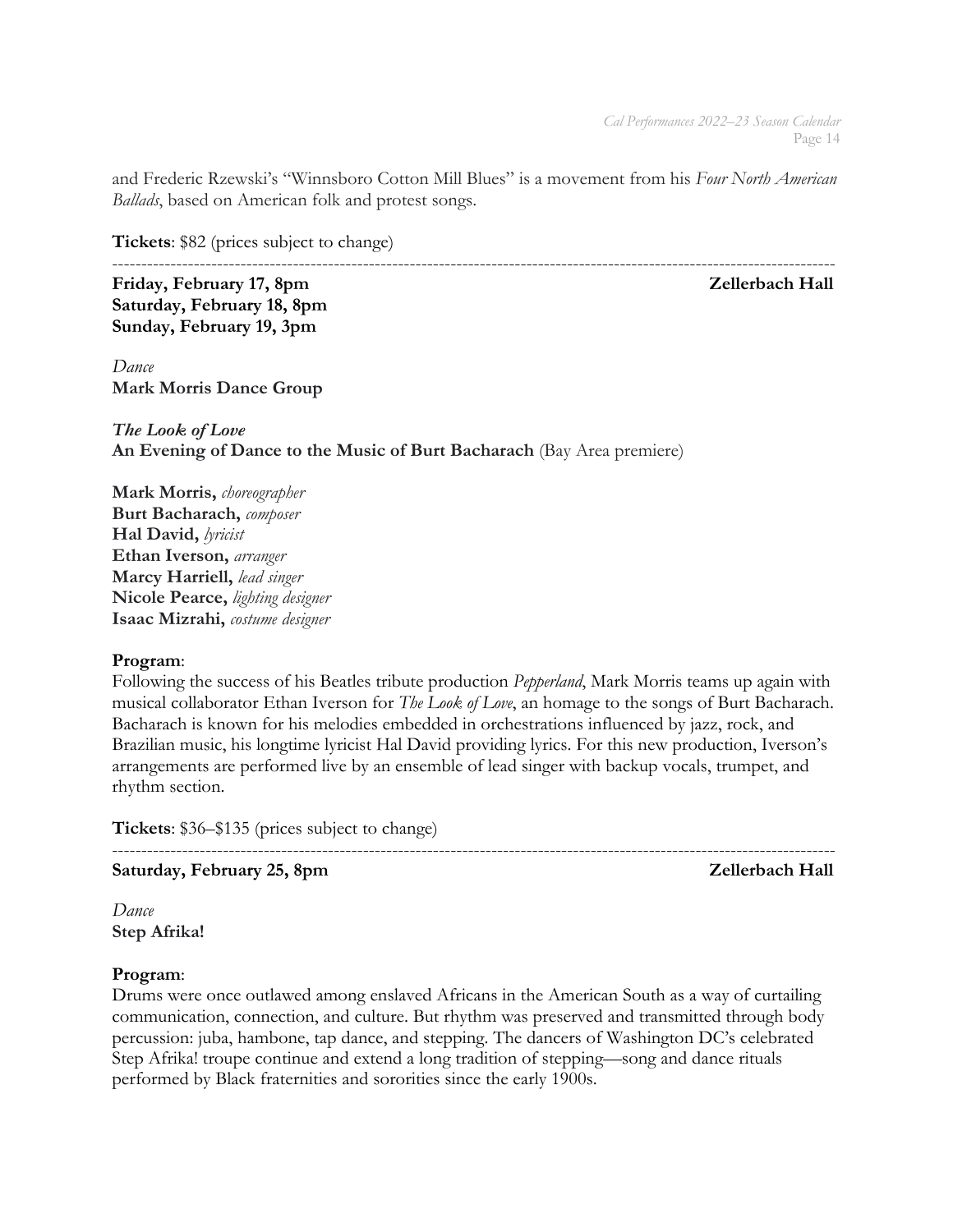**Tickets**: \$36–\$78 (prices subject to change)

----------------------------------------------------------------------------------------------------------------------------

### Saturday, February 25, 3pm **Hertz Hall**

*Recital* **Alexi Kenney,** *violin*

# *Shifting Ground*

### **Program**:

| J.S. Bach        | Adagio from Violin Sonata in G minor, BWV 1001                        |
|------------------|-----------------------------------------------------------------------|
| Reena Esmail     | Darshan                                                               |
| Paul Wiancko     | Nocturne from <i>X Suite</i> (California [live performance] premiere) |
| Du Yun           | <i>under a tree, an udatta</i> for violin and tape                    |
| Nicola Matteis   | Alla Fantasia                                                         |
| Bach             | Preludio from Partita in E major, BWV 1006                            |
| Salina Fisher    | New Commission for solo violin (California premiere)                  |
| Bach             | Grave from Sonata in A minor, BWV 1003                                |
| Matthew Burtner  | Elegy from <i>Muir Glacier</i> for violin and tape                    |
| Bach             | Largo from Sonata in C major, BWV 1005                                |
| Angélica Negrón  | New Commission for violin and electronics (California premiere)       |
| Giuseppe Colombi | Ciaconna (arr. Kenney)                                                |
| Samuel Adams     | "Playing Changes" from Violin Diptych                                 |
| Bach             | Chaconne from Partita in D minor, BWV 1004                            |
|                  |                                                                       |

Violinist Alexi Kenney, a recipient of a Borletti-Buitoni Trust Award and an Avery Fisher Career Grant, enjoys melding the new with the old, the familiar with the undiscovered, and in this concert highlights the spiritual and mystical dimensions of Bach's music. The Chaconne from the Partita in D minor is situated at the center of Kenney's recital, illuminating recent works for solo violin (with and without electronics) by a host of contemporary composers. The title *Shifting Ground* references the heart of all Baroque music—the omnipresent ground bass—upon which variations are built.

**Tickets**: \$62 (prices subject to change)

---------------------------------------------------------------------------------------------------------------------------- MARCH 2023 **Sunday, March 5, 3pm 2ellerbach Hall** 

*Early Music* **The English Concert The Clarion Choir**

**Harry Bicket,** *conductor* **Steven Fox,** *artistic director* **Ann Hallenberg** (Solomon), *mezzo-soprano* **Christina Gansch** (Solomon's Queen), *soprano*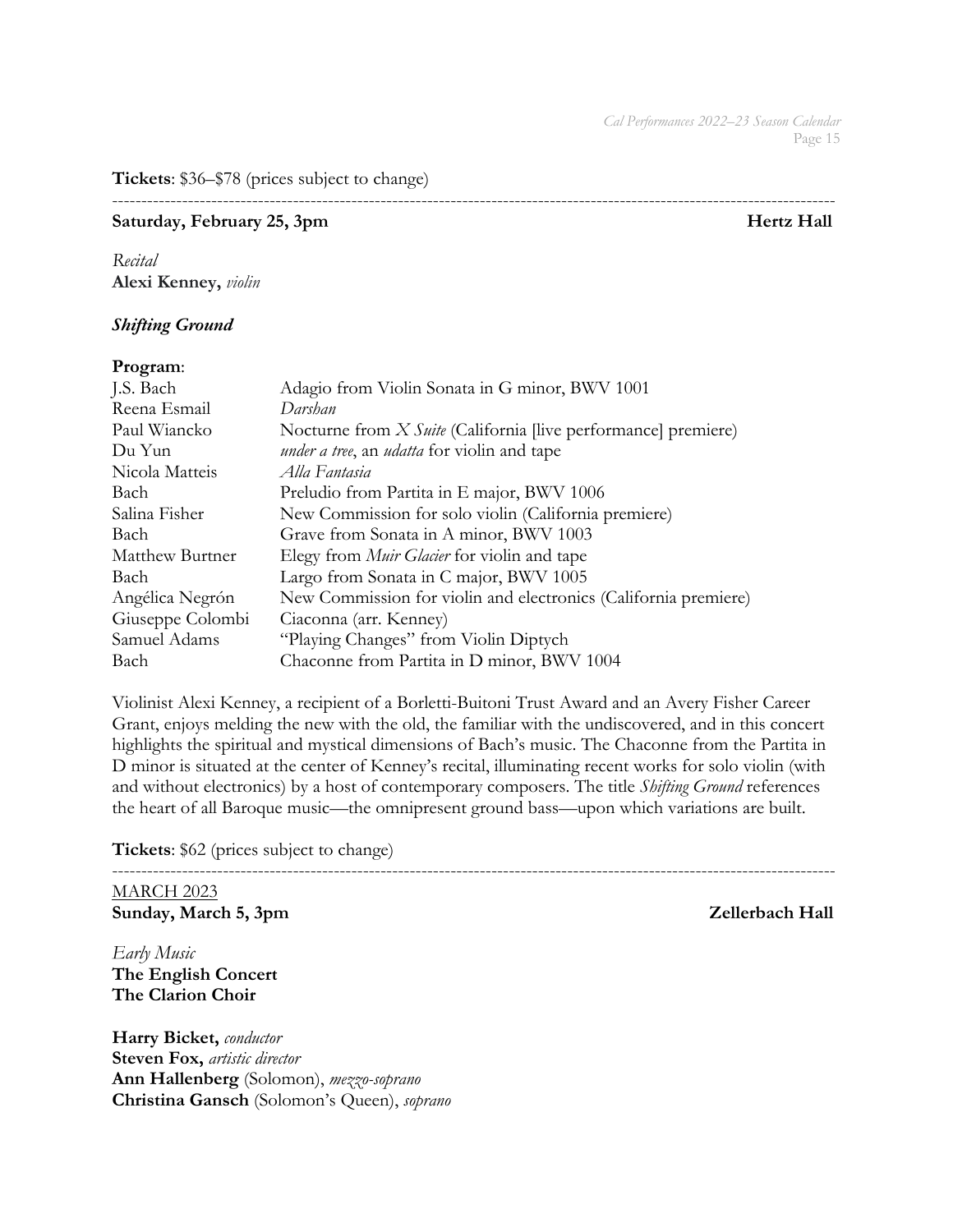**Elena Villalón** (Nicaule, Queen of Sheba), *soprano* **Brandon Cedel** (Levite), *bass-baritone* **James Way** (Zadok), *tenor* **Niamh O'Sullivan** (Second Harlot), *mezzo-soprano*

# **Program**:

Handel/*Solomon*, HWV 67 (complete oratorio, performed in concert)

Britain's early-music ensemble returns to Berkeley to perform Handel's *Solomon* (1748), based on Biblical stories of the great king's wisdom and justice and the ushering of a golden age of peace, piety, and prosperity. Among the composer's many English oratorios, Solomon features a double chorus, arias such as "Will the sun forget to streak," and orchestrations like the oboe-and-strings feature, "Arrival of the Queen of Sheba." The Swedish mezzo-soprano Ann Hallenberg, a Baroque music diva, makes her Cal Performances debut in the title role.

**Tickets**: \$42–\$125 (prices subject to change)

---------------------------------------------------------------------------------------------------------------------------- Tuesday, March 7, 7:30pm *Tuesday, March 7, 7:30pm* 2 *Zellerbach Hall* **Wednesday, March 8, 7:30pm Thursday, March 9, 7:30pm**

*Orchestra* **Vienna Philharmonic Orchestra Christian Thielemann,** *conductor*

# **Program**:

Tuesday, March 7 Schoenberg/*Verklärte Nacht* for string orchestra, Op. 4 R. Strauss/*Eine Alpensinfonie*, Op. 64

Wednesday, March 8 Mendelssohn/*The Hebrides* Overture, Op. 26 Mendelssohn/Symphony No. 3 in A minor, Op. 56, Scottish Brahms/Symphony No. 2 in D major, Op73

Thursday, March 9 Bruckner/Symphony No. 8 in C minor

The Vienna Philharmonic Orchestra returns to Zellerbach Hall with longtime collaborator Christian Thielemann at the podium. Over the course of three concerts, the orchestra traverses a century of canonic repertoire. The first concert features two orchestral tone poems, matching the chromaticism of Schoenberg's *Transfigured Night* with Strauss' *An Alpine Symphony*, a symphonic work depicting a day-long trek through the mountains. The second concert features Brahms' serene and supremely lyrical Second Symphony, introduced by two effusive works inspired by the sea: Debussy's technicolor triptych *La mer* and Mendelssohn's overture *The Hebrides*, which was inspired by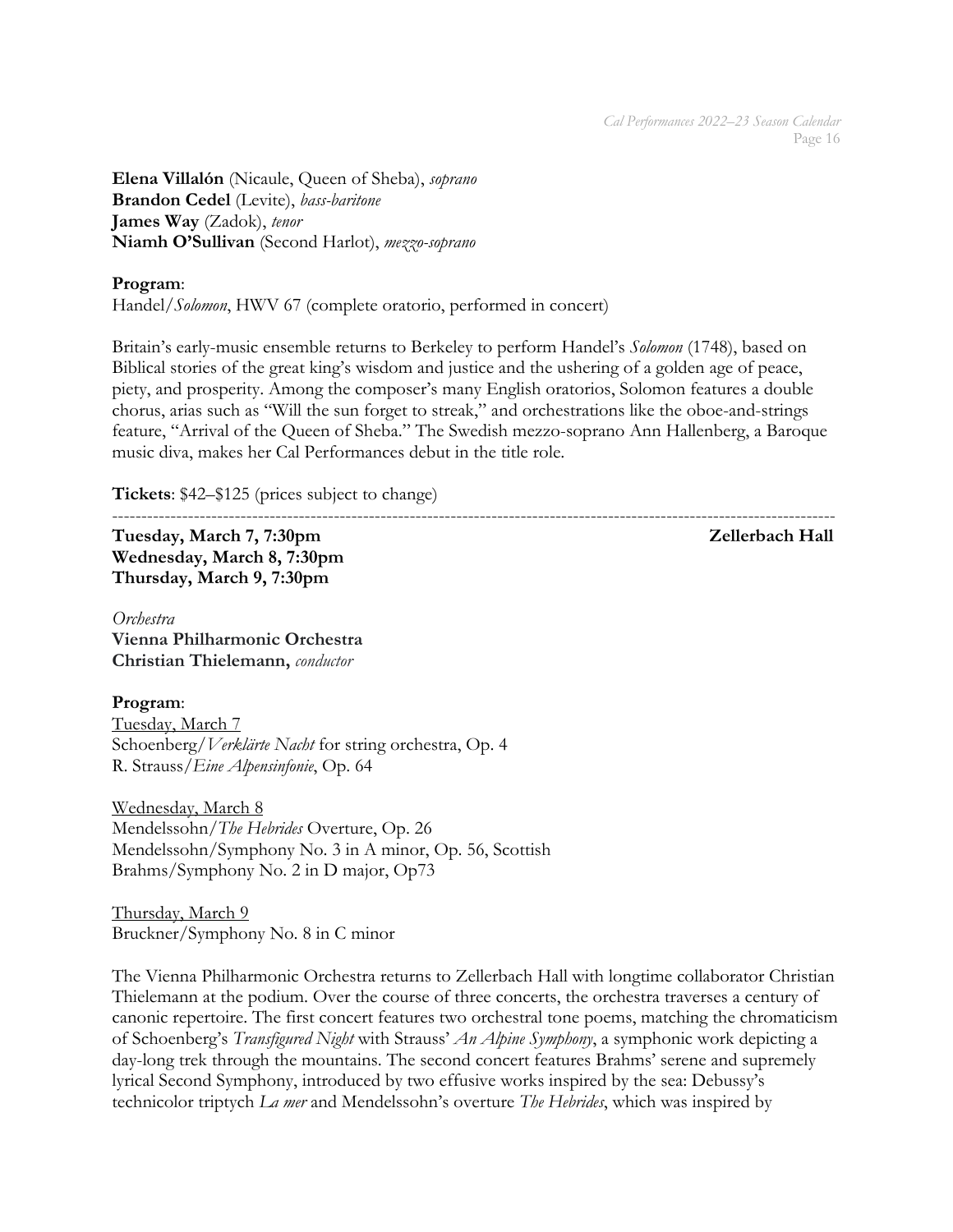Scotland's rugged coastal landscapes. The orchestra's final Berkeley concert tackles Bruckner's Eighth Symphony, a work both orchestra and conductor recently recorded as part of an ongoing cycle of the composer's music.

**Tickets**: \$50–\$275 (prices subject to change)

### Saturday, March 11, 8pm **Zellerbach Hall**

### *Percussion Festival* **Zakir Hussain and Masters of Percussion**

### **Program**:

*Tabla* master Zakir Hussain returns to Cal Performances with his Masters of Percussion ensemble, a gathering of fellow musicians representing a myriad of cultures and traditions, from Indian classical music to jazz. Hussain began touring more than two decades ago in a duo with his late father and mentor, the legendary Indian Classical *tabla* player Ustad Allarakha, and today keeps that artist's memory alive through these spirited concerts.

**Tickets**: \$36–\$78 (prices subject to change)

----------------------------------------------------------------------------------------------------------------------------

Friday, March 17, 7pm **Zellerbach Hall Saturday, March 18, 8pm Sunday, March 19, 3pm**

*Theater/Opera* **William Kentridge's** *SIBYL* (music: Nhlanhla Mahlangu, Kyle Shepherd; US premiere)

# **Program**:

Part 1: *The Moment Has Gone* Part 2: *Waiting for the Sibyl*

Myth, magic, music, movement, and imagery combine in South African visual artist William Kentridge's newest production. Presented in two parts, *SIBYL* is inspired by the Greek myth of the Cumaean Sibyl, and wrestles with the human desire to know our future, and our helplessness before powers and technologies that obscure that knowledge from us. The chamber opera *Waiting for the Sibyl* features nine vocalists and dancers interacting with Kentridge's distinctive stage design, which energizes the action of the performers with hand-painted sets, animated ink drawings, swirling projected text, collage, and shadow play. In recent years Kentridge has created original productions of works by Berg, Mozart, and Shostakovich, at the Metropolitan Opera, the English National Opera, the Théâtre National de l'Opéra (Paris), the Staatsoper (Berlin), and the Sydney Opera House, among many others. The music in *SIBYL* is composed by Nhlanhla Mahlangu and Kyle Shepherd, and layers South African vocal harmonies with rhythmic chants and piano accompaniment. The first part of the program, *The Moment Has Gone*, is a film by Kentridge with live music featuring a piano score by Shepherd and an all-male vocal chorus led by Mahlangu.

----------------------------------------------------------------------------------------------------------------------------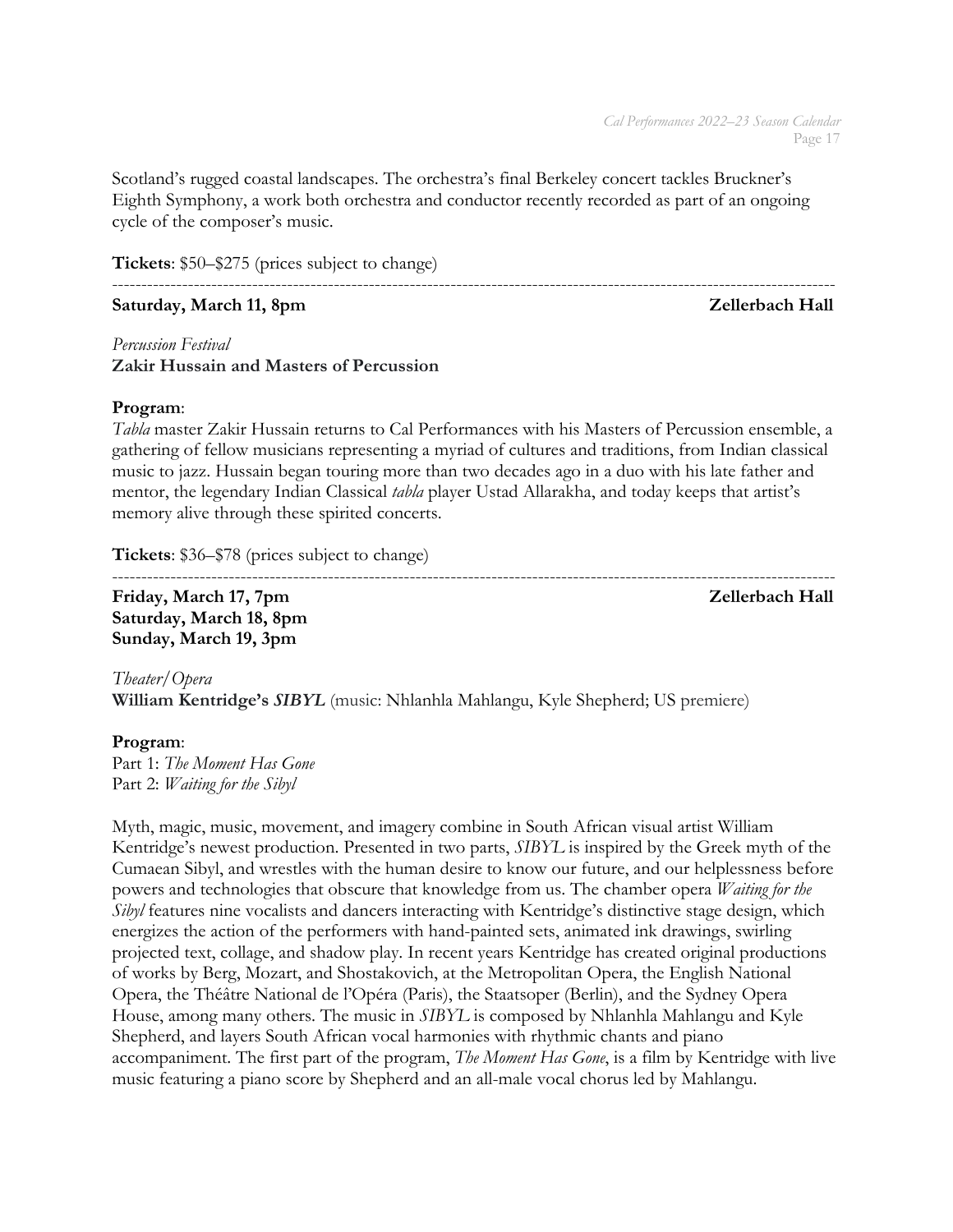This performance is a 2022–23 season *Illuminations*: "Human and Machine" event.

**Tickets**: \$42–\$125 (prices subject to change)

### ----------------------------------------------------------------------------------------------------------------------------

### **Friday, March 17**

### **Cal Performances' 2023 Gala with creator and director William Kentridge**

Cal Performances presents a Gala evening with world-renowned artist William Kentridge centered around Cal Performances' presentation of Kentridge's *SIBYL*. After the opening-night performance, gala goers will celebrate the depth and breadth of this artist at this gathering. All proceeds will support Cal Performances' artistic initiatives and education programs. More details to be announced at a later date.

----------------------------------------------------------------------------------------------------------------------------

### **Sunday, March 19, 3pm Hertz Hall**

*Chamber Music* **Castalian String Quartet**

### **Program**:

Haydn/String Quartet in D major, Op. 20, No. 4 Kaija Saariaho/*Terra Memoria* Schubert/ String Quartet in G major, D. 887

The London-based Castalian Quartet was recently named quartet-in-residence at the Oxford University Faculty of Music and is a 2019 recipient of the Royal Philharmonic Society's Young Artists Award. The group makes its Cal Performances debut with a wide-ranging concert program spanning 200 years, from Haydn's D major quartet from his Op. 20 set to Schubert's final quartet, to contemporary Finnish composer Kaija Saariaho's *Terra Memoria*.

**Tickets**: \$68 (prices subject to change)

----------------------------------------------------------------------------------------------------------------------------

### Friday, March 24, 8pm **Zellerbach Hall**

*Jazz* **Artemis**

**Renee Rosnes,** *piano and musical director* **Ingrid Jensen,** *trumpet* **Alexa Tarantino,** *alto saxophone, flute*  **Nicole Glover,** *tenor saxophone* **Noriko Ueda,** *bass* **Allison Miller,** *drums*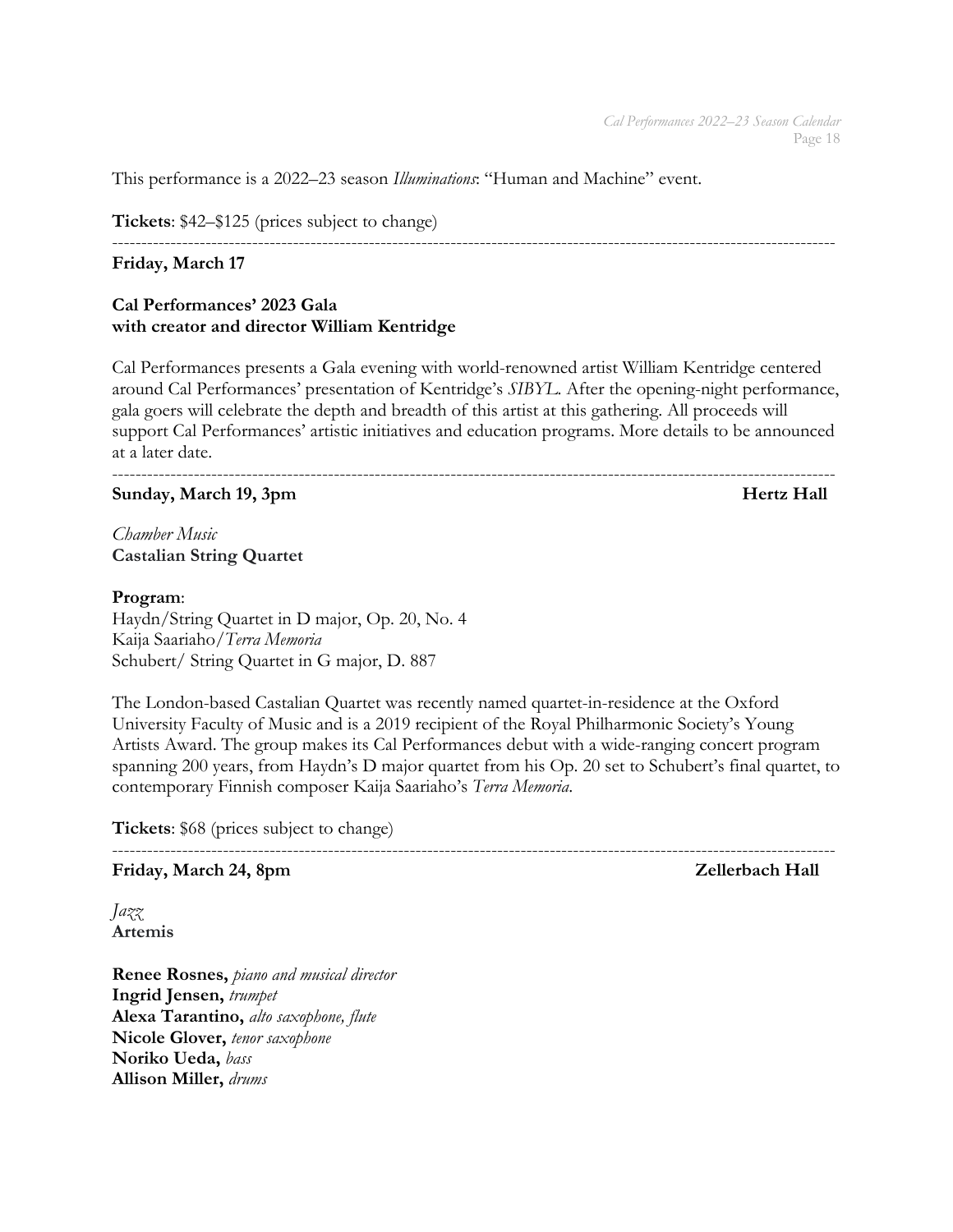### **Program**:

The brainchild of pianist and composer Renee Rosnes, Artemis is an international ensemble of modern jazz musicians. Named for the ancient Greek goddess of the hunt, the multinational and multigenerational group was founded in 2017 under the banner of International Women's Day. Each member of the ensemble is a composer and bandleader in her own right, so the collective's repertoire draws on each player's distinctive personality, from new compositions written expressly for the band to classics by Lee Morgan, Thelonious Monk, and Wayne Shorter.

**Tickets**: \$36–\$92 (prices subject to change)

---------------------------------------------------------------------------------------------------------------------------- **Sunday, March 26, 5pm 2016 2016 2016 2017 2018 2019 2018 2018 2019 2018 2018 2019 2018 2019 2018 2019 2018 2019** 

*Orchestra* **Zurich Chamber Orchestra Daniel Hope**, *violin*

# **Program:**

Elgar/Introduction and Allegro for Strings, Op. 47 Mendelssohn/Concerto for Violin and String Orchestra in D minor Max Richter/*Recomposed by Max Richter: Vivaldi – The Four Seasons*

The Zurich Chamber Orchestra visits Berkeley with selections from Max Richter's *Recomposed*  project. Conducting from the violin, Daniel Hope leads the orchestra in Richter's reimagined versions of Vivaldi's *The Four Seasons*. Richter's score de- and re-constructs Vivaldi with inspiration drawn from electronic and club music, minimalist concert music, and recording studio techniques, creating a musical universe both familiar and fresh. Complementing Richter's Vivaldi odyssey, the Zurich players also perform two works for string orchestra—Elgar's Introduction and Allegro and Mendelssohn's D minor violin concerto.

**Tickets**: \$58–\$92 (prices subject to change)

----------------------------------------------------------------------------------------------------------------------------

APRIL 2023 **Saturday, April 1, 8pm 2016** and 2017 **Zellerbach Hall** 

*New Music* **Kronos Quartet**

**with special guest Wu Man,** *pipa*

**Program**: Terry Riley/*The Cusp of Magic* (first movement) Traditional (arr. Wu Man, real. Danny Clay)/*Glimpses of Muqam Chebiyat* Wu Man (real. Danny Clay)/*Two Chinese Paintings* Tan Dun/*Ghost Opera*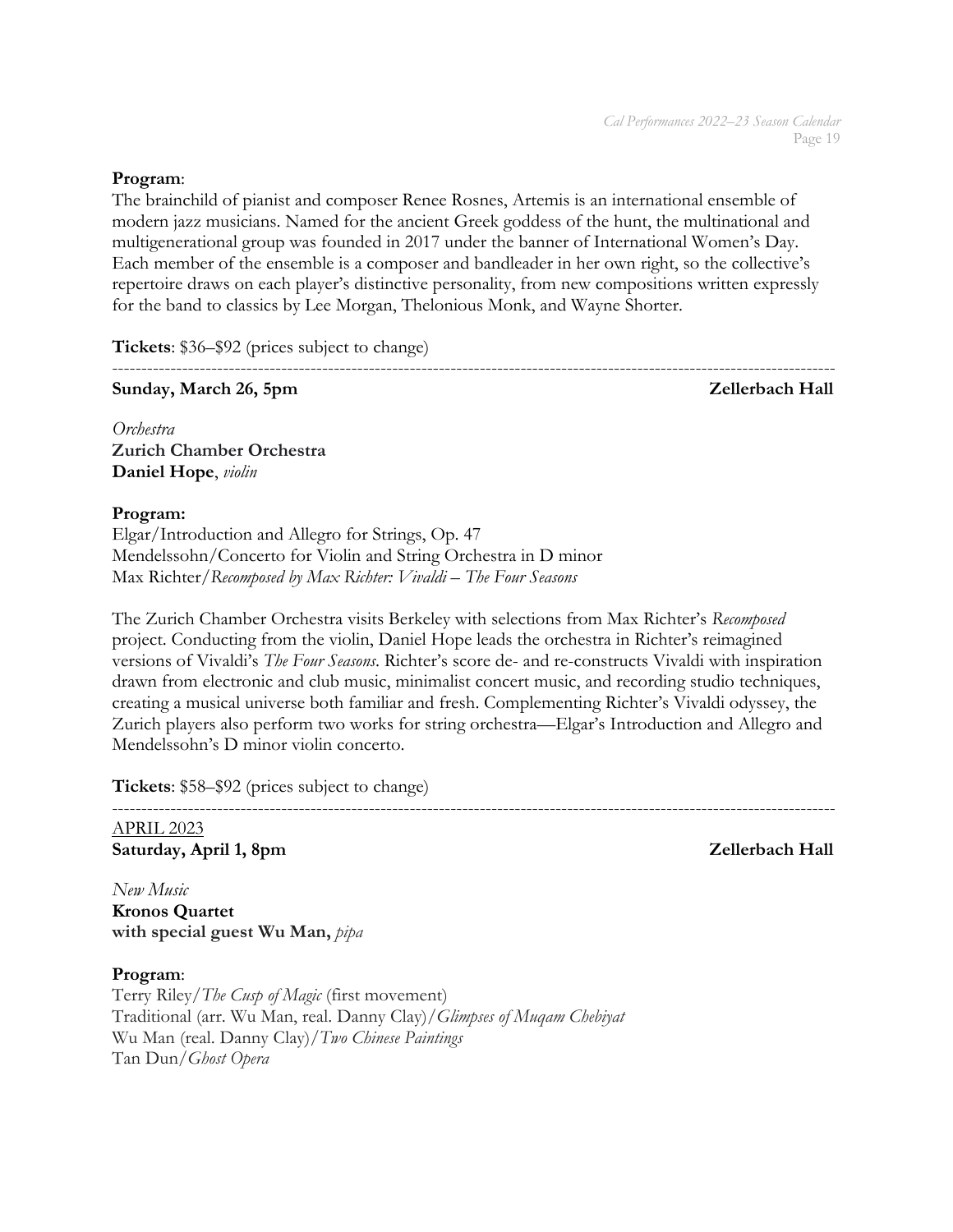Kronos Quartet visits with frequent collaborator Wu Man for a performance of compositions written for the unique instrumentation of string quartet plus *pipa*. Terry Riley's *The Cusp of Magic* creates a synergy between the quartet and the plucked Chinese lute. Tan Dun's *Ghost Opera* was written for the first meeting of this quintet in 1994 and has remained in Kronos' repertoire ever since. The two works are complemented by a Wu Man original composition and her arrangements of Chinese traditional themes, created for Kronos' open access education initiative *Fifty for the Future.*

**Tickets**: \$48–\$78 (prices subject to change)

# **Sunday, April 2, 3pm Hertz Hall**

----------------------------------------------------------------------------------------------------------------------------

*Early Music* **Mahan Esfahani,** *harpsichord*

# **Program**:

Byrd, after Dowland/*Lachrimae Pavan*  Byrd*/The Bells* Fantasia MB 27 J.S. Bach/English Suite in G minor, BWV 808 Brett Dean/*ByrdSong Studies* (US premiere) D. Scarlatti/Selected keyboard sonatas

Mahan Esfahani—a highlight of the 2020–21 *Cal Performances at Home* streaming series—bristles at many of the conventions of historical performance, and enjoys programming Baroque works alongside contemporary compositions. Here, in addition to music by Bach and Scarlatti, he pairs three of William Byrd's pioneering 16th-century keyboard works with a new composition by Australian composer Brett Dean. Dean's *ByrdSong Studies*, for solo harpsichord with prerecorded voices, celebrates Byrd's unique and influential style, and the transgressive mass settings Byrd wrote for Catholic services during the Protestant Reformation.

**Tickets**: \$68 (prices subject to change)

---------------------------------------------------------------------------------------------------------------------------- **Tuesday, April 11, 7:30pm Zellerbach Hall Wednesday, April 12, 7:30pm Thursday, April 13, 7:30pm Friday, April 14, 8pm Saturday, April 15, 2pm Saturday, April 15, 8pm Sunday, April 16, 3pm**

*Dance* **Alvin Ailey American Dance Theater**

**Robert Battle**, *artistic director* **Matthew Rushing,** *associate artistic director*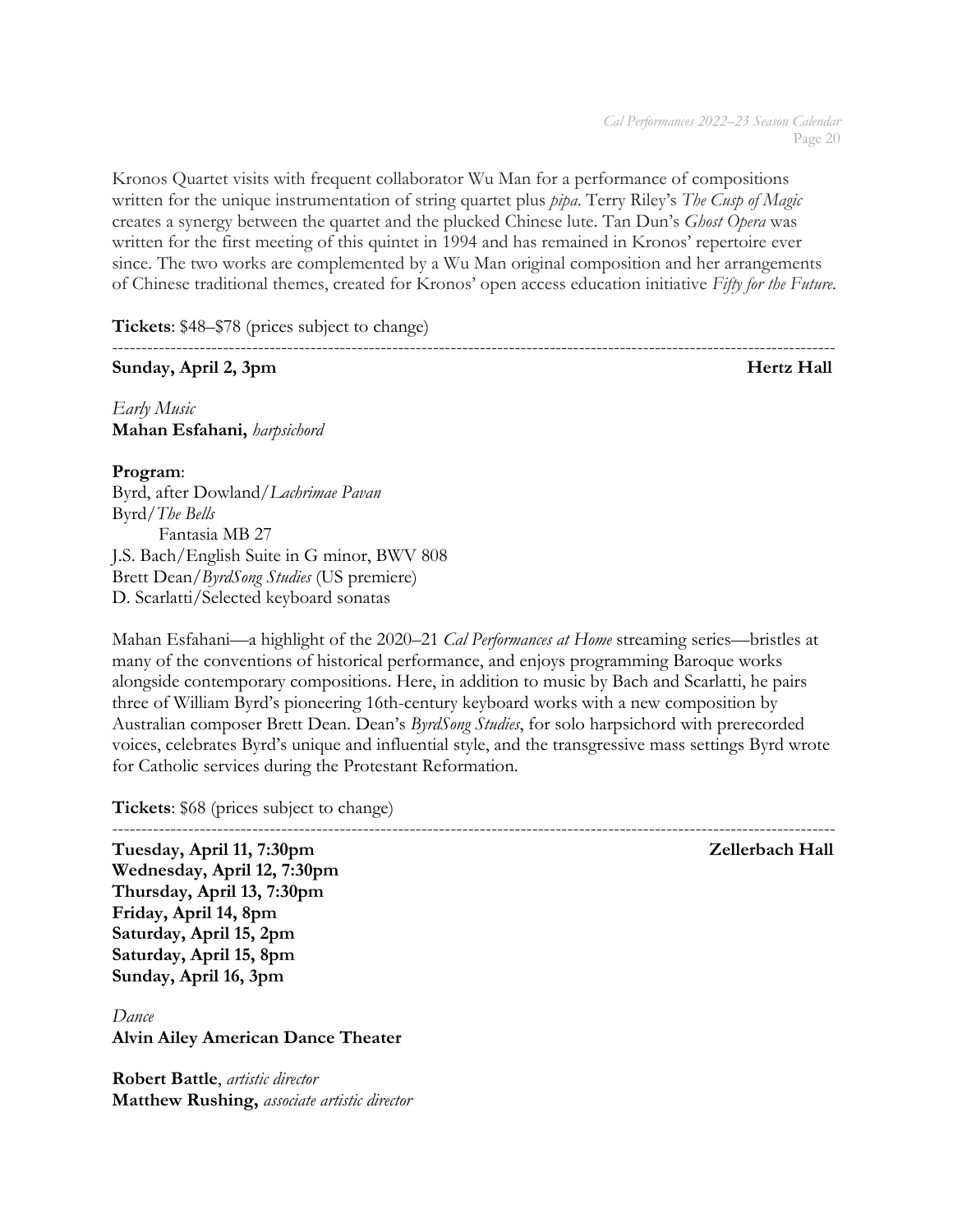### **Program**:

Continuing a tradition that dates to the late 1960s, the Ailey dancers return for the company's annual campus residency. Robert Battle, who recently celebrated 10 years as artistic director, has doubled down during his tenure on the ensembles' values: artistic excellence, innovation, and profound cultural relevance. Recent works by innovators like Rennie Harris and Jamar Roberts continue the legacy of Ailey pieces like *Revelations*, telling powerful stories through dance. Specific program details for this engagement will be announced later in the season.

**Tickets**: \$42–\$150 (prices subject to change)

# ----------------------------------------------------------------------------------------------------------------------------

Friday, April 14, 8pm First Congregational Church

*Chamber Music* **Danish String Quartet**

### **Program**:

Anna Thorvaldsdottir/New Work (Bay Area premiere; Cal Performances co-commission) Schubert/String Quartet in A minor, D. 804, *Rosamunde*  Lied arranged for string quartet by Danish String Quartet

The Danish String Quartet returns to perform the third concert in its ongoing Doppelgänger Project, pairing Schubert's *Rosamunde* Quartet with a newly commissioned work by Icelandic composer Anna Thorvaldsdottir. Schubert's quartet bears the weight of the composer's declining health and heavy heart during the period of its composition—when he died a few years after its premiere, *Rosamunde* was his only quartet to have been performed publicly in its entirety; it was also his only chamber work published in his lifetime.

**Tickets**: \$82 (prices subject to change)

**Thursday, April 20, 7:30pm Zellerbach Hall**

*New Music* **Sō Percussion with Caroline Shaw,** *vocals*

### **Program**:

Sō Percussion and Caroline Shaw/*Let the Soil Play Its Simple Part* (West Coast premiere) Jason Treuting/*Amid the Noise* 

----------------------------------------------------------------------------------------------------------------------------

The second of two concerts at Cal Performances by Sō Percussion this season features Pulitzer Prize-winning composer Caroline Shaw as guest vocalist, in the West Coast premiere of a new set of 10 songs Shaw co-composed with the members of the quartet. *Let the Soil Play Its Simple Part*, an exploration of soil cultivation as a metaphor for creativity and collaboration, exploits Shaw's ear for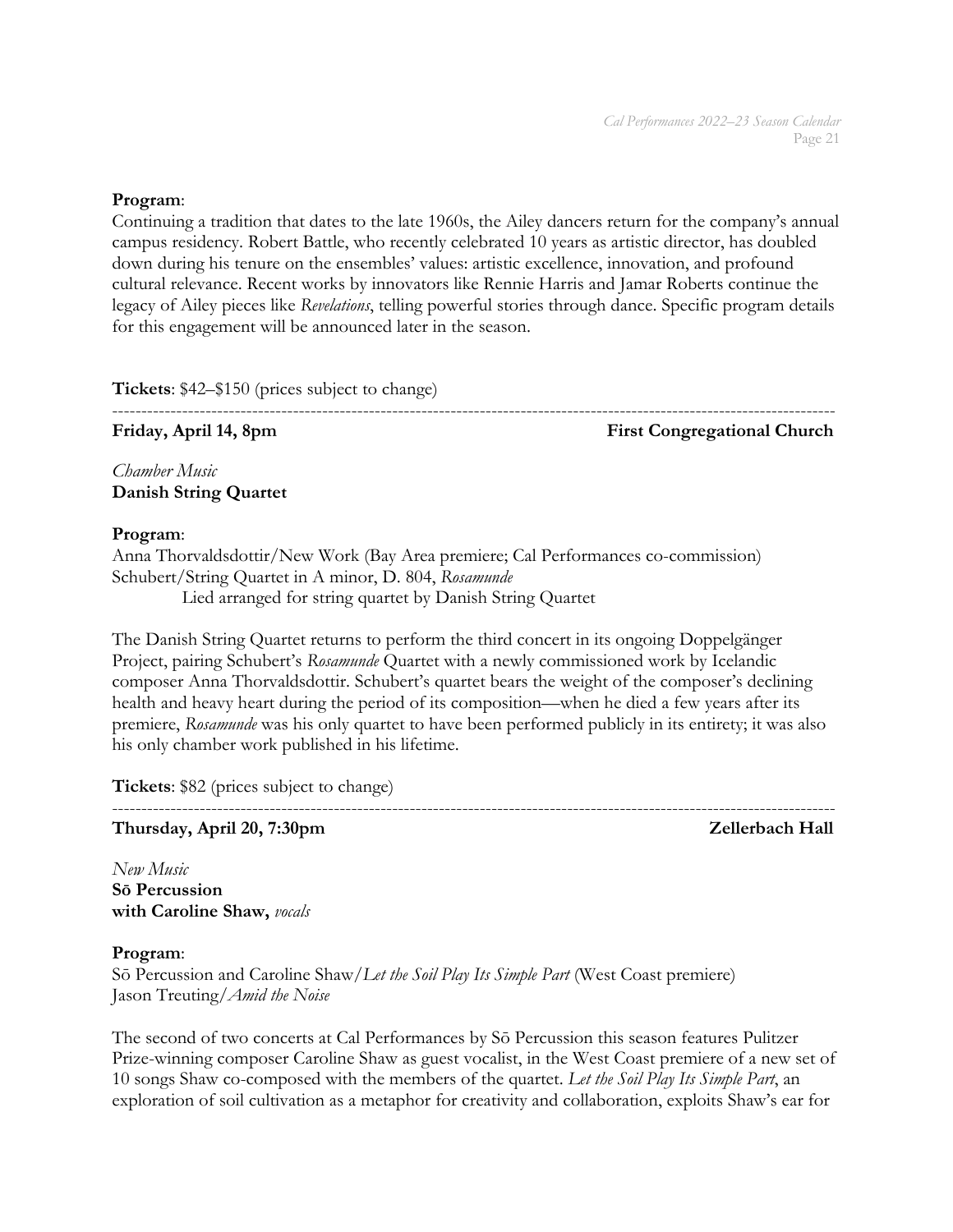melody and harmony and Sō's sense of rhythmic invention. The artists draw inspiration from James Joyce, ABBA, American roots music, plainchant, Christian hymns, and stories from the Old Testament.

**Tickets**: \$28–\$48 (prices subject to change)

# Friday, April 21, 8pm **Zellerbach Hall**

----------------------------------------------------------------------------------------------------------------------------

# *Jazz* **Paquito D'Rivera**

# **Program**:

Fourteen-time Grammy and Latin Grammy winner Paquito D'Rivera is a woodwind improviser, bandleader, and accomplished composer who has spent a lifetime dissolving the barriers between musical genres. As co-founder of the group Irakere, he created a new mix of jazz, rock, and traditional Cuban music. And in his concert works, he has infused classical repertoire with the rhythms and sonorities of his native Cuba. In this concert, D'Rivera explores repertoire from his *Jazz Meets the Classics* recording, his sextet reimagining canonic works by Chopin, Beethoven, Mozart, and others.

----------------------------------------------------------------------------------------------------------------------------

**Tickets**: \$36–\$86 (prices subject to change)

Wednesday, April 26, 7:30pm **Zellerbach Hall** 

# *Family* **George Hinchliffe's Ukulele Orchestra of Great Britain**

# **Program**:

The eight-piece band of strummers and singers has been performing for audiences the world over, from Carnegie Hall to London's Royal Albert Hall, since its first gig in 1985. The orchestra covers a vast repertoire, from pop, to rock, to classical compositions with its four-string namesake.

----------------------------------------------------------------------------------------------------------------------------

**Tickets**: \$30–\$78 (prices subject to change)

**Thursday, April 27, 7:30pm** First Congregational Church

*Early Music* **Tallis Scholars**

**Peter Philips,** director

**Program**: Gibbons/*O clap your hands* Tallis/*Suscipe quaeso* Nico Muhly/*Rough Notes* (West Coast premiere)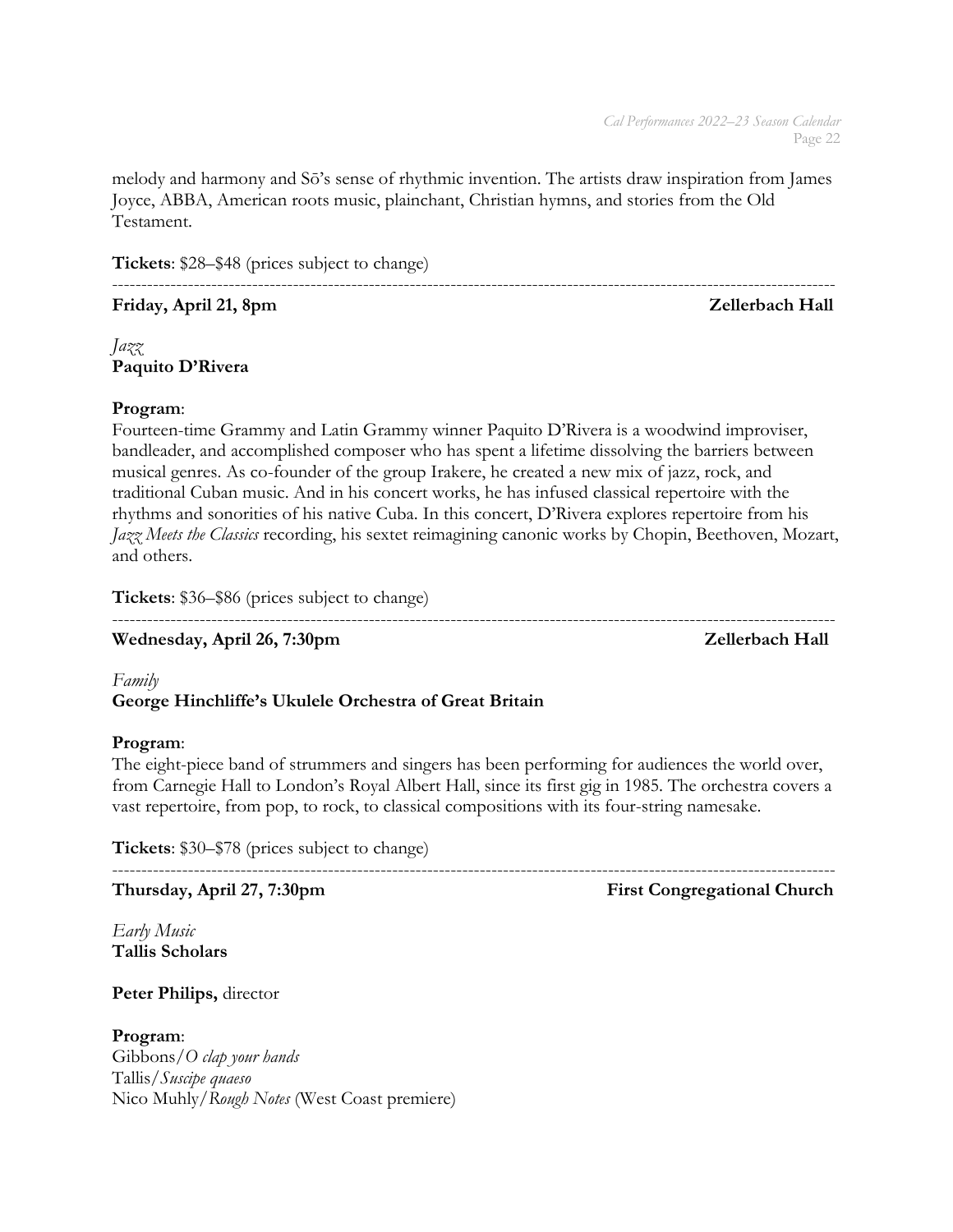Byrd/*Tribue domine* Palestrina/*Te e Petrus* John Rutter/*Hymn to the Creator of Life* Gombert/*Lubegat David* Des Prez/*Alsalon, fili mi* Arvo Pärt/*Which was the Son of…*

Celebrating their 50th anniversary this season, the Tallis Scholars won both the Recording of the Year and the Choral Award in *BBC Music Magazine* last year, and took home the 2021 *Gramophone* Music Award in Early Music. These musicians are known for their performance of sacred Renaissance choral music, and here lend their clarity and precision to a program of works that includes Tallis' *Suscipe quaeso*, Byrd's *Tribue domine*, and contemporary works by Nico Muhly and Arvo Pärt.

**Tickets**: \$56–\$82 (prices subject to change)

---------------------------------------------------------------------------------------------------------------------------- **Friday, April 28, 8pm**  $Z$ ellerbach Hall **Saturday, April 29, 8pm**

*New Music, Theater/Opera* **Michel van der Aa's** *Blank Out* (West Coast premiere)

**Miah Persson**, *soprano* **Roderick Williams**, *baritone* (film) **Netherlands Chamber Choir** (film) **Klaas Stok**, *conductor* **Michel van der Aa,** *composer, film, and stage director* **Sophie Motley**, *dramaturg* **Floriaan Ganzevoort**, *lighting designer* **Frank van der Weij**, *production development* **Thom Stuart**, *movement advisor* **Joost Rietdijk**, *director of photography* **Melvin Kant**, *film producer* **William Griffioen**, *film producer*

### **Program**:

Swedish soprano Miah Persson performs at the center of *Blank Out*, Michel van der Aa's chamber opera about tragedy, memory, and loss. Persson is the sole performer onstage, but throughout the work, she interacts with a video of her character's grown son (baritone Roderick Williams), sings with a recording of the Netherlands Chamber Choir and with layered recordings of her own voice, and films herself as she navigates a miniature set of a country house, the imagery projected in real time to create the 3D backdrop that she inhabits onstage. In van der Aa's creation, what is real and now melds with what is remembered and what is felt as Persson and Williams reveal a shared trauma, inspired by the life and work of South African poet Ingrid Jonker.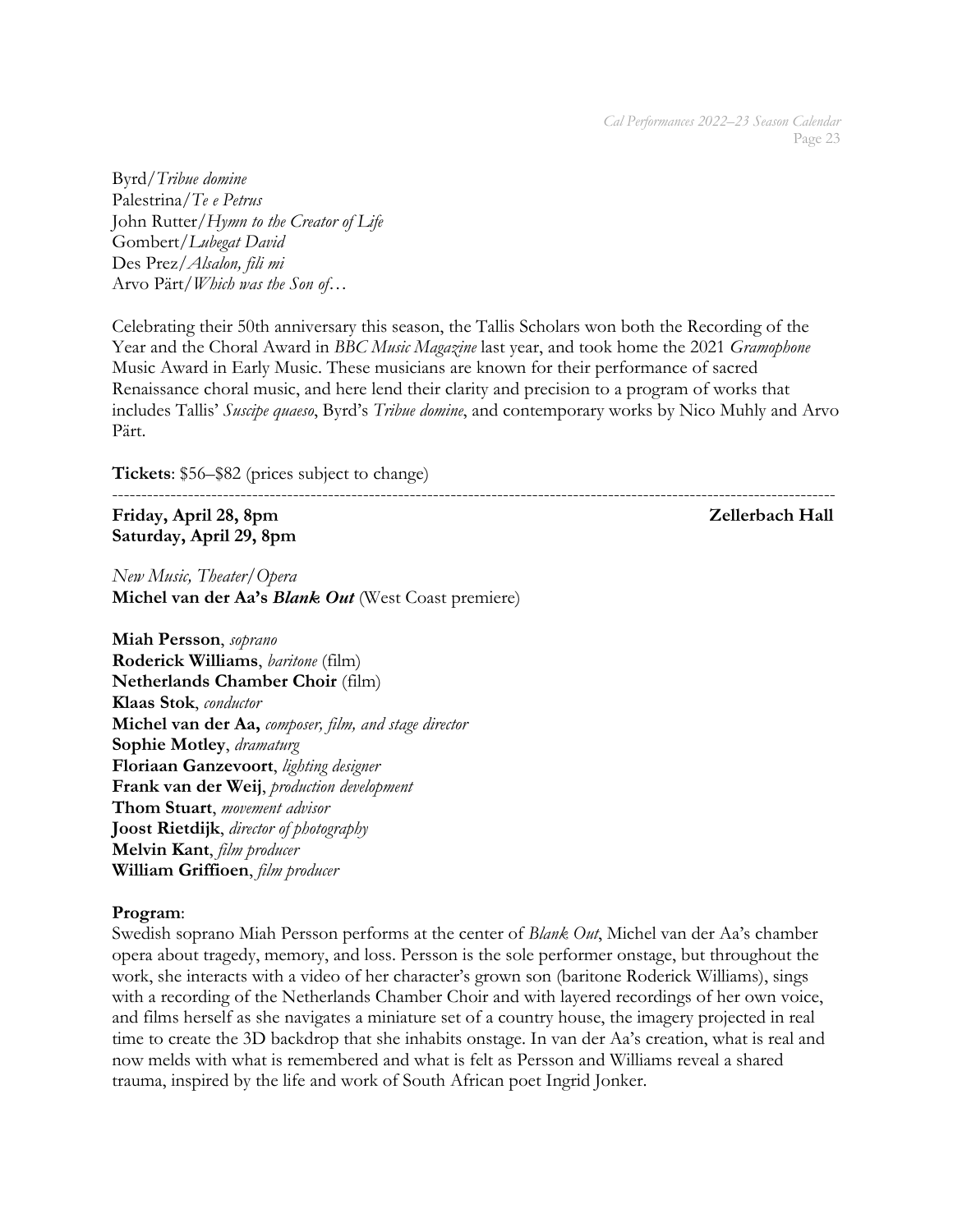This performance is a 2022–23 season *Illuminations*: "Human and Machine" event.

**Tickets**: \$45–\$78 (prices subject to change)

----------------------------------------------------------------------------------------------------------------------------

MAY 2023 Friday, May 5, 8pm **Zellerbach Hall Saturday, May 6, 8pm**

*Theater/Opera* **Octavia E. Butler's** *Parable of the Sower* (Bay Area premiere)

**Toshi Reagon,** *creator* **Bernice Johnson Reagon,** *creator* **Eric Ting,** *director* **Signe V. Harriday,** *director*

### **Program**:

Singer, composer, and activist Toshi Reagon and her mother, artist Bernice Johnson Reagon (of Sweet Honey in the Rock) bring science fiction writer Octavia E. Butler's resonant and prescient *Parable of the Sower* to life in an evening-length congregational opera directed by Cal Shakes' Eric Ting and Signe V. Harriday. Butler's 1993 book and its sequel follow a young Black woman through a dystopian, apocalyptic American future, planting the seeds of a new religion that is fueled by empathy and collective action.

This performance is a 2022–23 season *Illuminations*: "Human and Machine" event.

**Tickets**: \$36–\$88 (prices subject to change)

### ---------------------------------------------------------------------------------------------------------------------------- **Sunday, May 7, 3pm Zellerbach Hall**

*Recital* **Nina Stemme,** *soprano* **Donald Runnicles,** *piano*

# **Program**:

Noted for her performances as Turandot, Salome, Elektra, and a range of Wagnerian heroines, Nina Stemme is considered one of the greatest singers in opera today. The Swedish dramatic soprano was recently a recipient of the Birgit Nilsson Prize, the second singer and the only woman to be honored in the prestigious award's history. Her concert includes works by Wagner and Korngold, plus a selection of Swedish songs, accompanied by Donald Runnicles, former music director of San Francisco Opera, at the piano.

**Tickets**: \$52–\$76 (prices subject to change)

----------------------------------------------------------------------------------------------------------------------------

### JUNE 2023